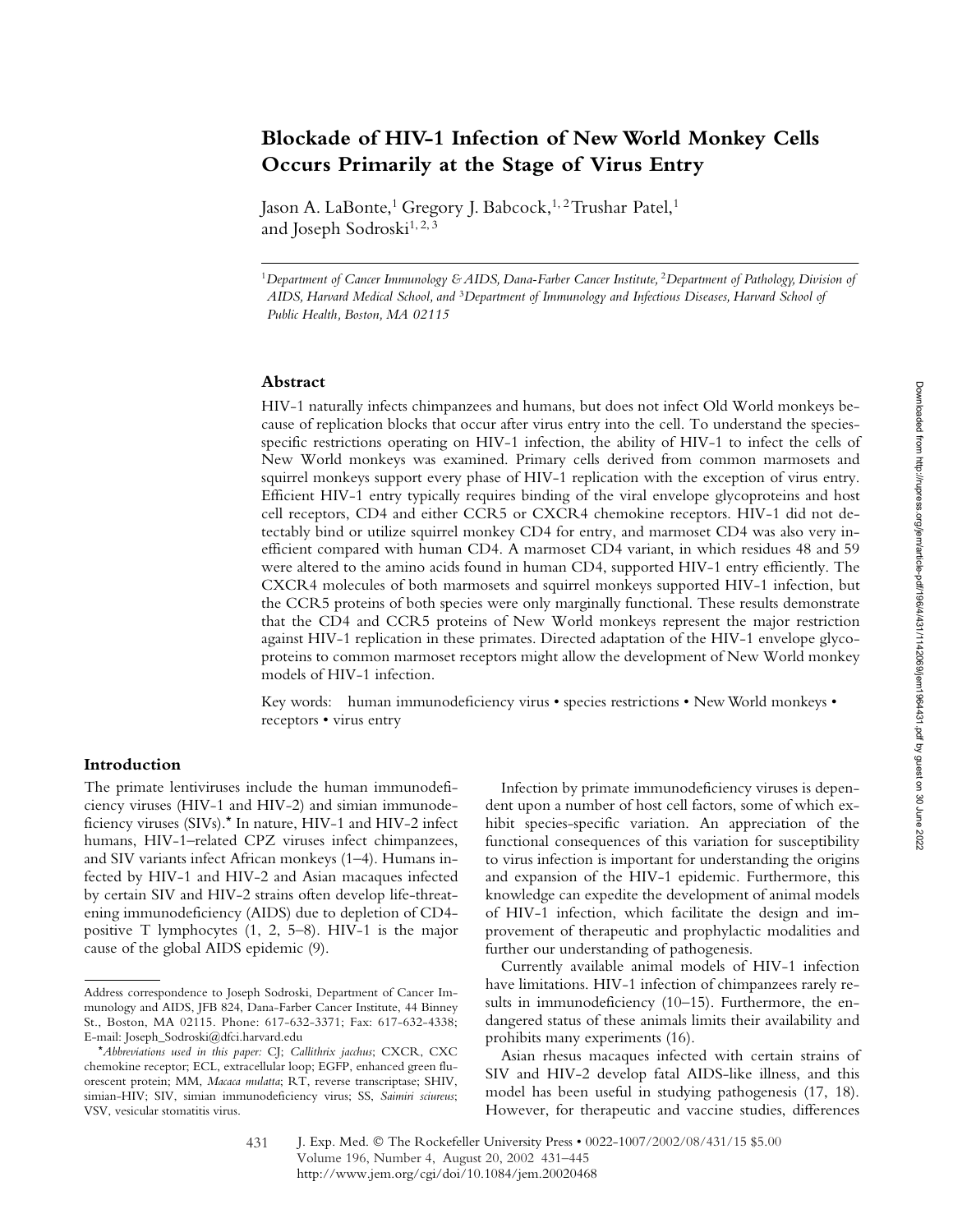between SIV and HIV-1 often preclude extrapolation of results derived from this model to HIV-1–infected humans (19). For example, many antiviral drugs and immune responses directed against HIV-1 do not cross-react with SIV components. HIV-1 entry, which depends upon the binding of the viral gp120 envelope glycoprotein to host cell receptors (CD4 [20–22] and one of the chemokine receptors, CCR5 or CXC chemokine receptor [CXCR]4 [23– 29]), is efficient in Old World monkey cells (30, 31). These cells, however, exhibit blocks to HIV-1 infection in an early stage of virus infection after virus entry (32). Chimeric simian–HIVs (SHIVs) encoding the HIV-1 envelope glycoproteins (and the HIV-1 Tat, Rev, and Vpu regulatory proteins) can infect and, in some cases, induce AIDSlike illness in Old World monkeys (30, 33). The consistency and rapidity of AIDS development in SHIV-infected macaques have made this model extremely useful in studies of viral pathogenesis and vaccine development. Nonetheless, because many antiviral agents and immune responses are directed against HIV-1 elements not included in the available SHIV chimerae, the development of new animal models involving infection with more complete HIV-1– like viruses is a worthy goal.

Mammalian species other than the primates have been examined as possible hosts for HIV-1. Rabbits were reported to be susceptible to HIV-1 infection, but the low level and reproducibility of virus replication in this species renders this model practically useless (34, 35). The poor ability of rabbits and rodent species to support HIV-1 infection has been investigated (36). The mouse and rabbit CD4 and CCR5 molecules do not support efficient HIV-1 entry into host cells (24, 37–40). Although rabbit CXCR4 is not permissive for HIV-1 entry (38), some HIV-1 strains can utilize murine CXCR4 (41, 42). Transgenic mice expressing human CD4 and coreceptor molecules fail to support HIV-1 replication even though virus entry occurs (43, 44). The identification of human cyclin T as a Tat cofactor allowed proviral transcriptional blocks to be overcome in mouse cells (45–48). Assembly defects exist for HIV-1 in murine cells that further complicate the development of small animal models of HIV-1 infection (49). Likewise, despite some detectable level of HIV-1 replication in cultured cells from CD4/CCR5 transgenic rabbits, in vivo replication of HIV-1 in this host was very limited (38, 50).

The existence of multiple blocks to HIV-1 infection in mammals evolutionarily distant from humans prompted us to investigate the nature of HIV-1 replication blocks in the New World primates, which are more closely related to the natural hosts of primate immunodeficiency viruses. Some early reports (51, 52) suggested that the PBMCs of some New World monkeys could support HIV-1 infection, although the validity of this claim is questionable; the same group reported that rhesus macaque PBMCs, which have been shown to exhibit stringent blocks to HIV-1 infection (32), also allowed HIV-1 replication (51, 52). Intraperitoneal inoculation of HIV-1 into two New World monkeys, cotton-top tamarins and common marmosets, did not result in seroconversion (53). The basis for the apparently minimal replication of HIV-1 in New World monkeys is unknown. Previous studies suggested that recombinant HIV-1 vectors pseudotyped with the vesicular stomatitis virus (VSV) G glycoprotein could infect and express a heterologous protein in New World, but not Old World, monkey cells (32). Thus, at least some of the early blocks to HIV-1 infection in Old World monkeys are not present in New World monkeys. The ability of HIV-1 to negotiate late stages of the retroviral life cycle in New World monkey cells is unknown. Here we investigate the basis for the restricted replication of HIV-1 in the cells of two New World monkey species.

## **Materials and Methods**

*Cell Lines and Primary Cell Cultures.* 293T and Cf2Th (American Type Culture Collection) cells were grown in DMEM-10% FCS with antibiotics. Jurkat and CEMx174 human T cell lines were cultured in RPMI 1640–10% FCS with antibiotics. Squirrel monkey (*Saimiri sciureus* or SS), common marmoset (*Callithrix jacchus* or CJ), and rhesus macaque (*Macaca mulatta* or MM) PBMCs were isolated from fresh blood by Ficoll-Paque (Amersham Biosciences) density centrifugation. These animals were maintained in accordance with the guidelines of the Committee on Animals for the Harvard Medical School and the Guide for Care and Use of Laboratory Animals. All isolated primary cells were cultured (106 cells/ml) in RPMI 1640–10% FCS with antibiotics. Activation of primary cells was achieved by an initial 3-d stimulation with 1 µg/ml purified phytohemagglutinin (Murex Biotech) and subsequent culturing with 10 U/ml of recombinant human IL-2 (Collaborative Biomedical Products).

*Virus Preparation.* Replication-competent HIV-1 virus was generated by transfecting 10 µg pNL4-3 plasmid, which contains an infectious HIV-1 NL4-3 provirus (54), into 5  $\times$  10<sup>6</sup> 293T cells using the calcium phosphate transfection method. VSV G-pseudotyped NL4-3 virus was generated by cotransfecting  $10 \mu$ g pNL4–3 and 2 µg of pHCMV-G (55, 56), a VSV G expression plasmid. A recombinant HIV-1 capable of a single round of infection and encoding the enhanced green fluorescent protein (EGFP) was generated by cotransfecting 293T cells with 10  $\mu$ g pHIVec2.GFP (32), 10  $\mu$ g pCMV $\Delta$ P1 $\Delta$ envpA (55, 56), and 2 -g of plasmids expressing viral envelope glycoproteins. These included the pHCMV-G plasmid, which encodes the VSV G glycoprotein, and pSVIIIenv plasmids encoding the envelope glycoproteins derived from the HIV-1 strains HXBc2, 3.2, KB9, MN, MCGP, ADA, JR-FL, and YU2 (57-59). 1 µg of a Rev-expressing plasmid was cotransfected in the case where the pHCMV-G plasmid was used; this was not required when the pSVIIIenv plasmids, which encode functional HIV-1 Rev proteins, were used (60). 12 h after transfection, the cells were washed and cultured in fresh RPMI 1640–10% FCS with antibiotics. 24 h later, conditioned medium containing recombinant viruses was harvested and filtered (0.45- $\mu$ m pore size). The level of recombinant virus in the medium was determined using a previously described reverse transcriptase (RT) assay (61).

*Virus Infections.* Approximately 100,000 RT cpm of NL4–3 or VSV G-pseudotyped NL4–3 virus were added to  $5 \times 10^5$  cells in a total volume of  $500$   $\mu$ l in 24-well plates. The target cells were CEMx174 lymphocytes or primary MM, SS, or CJ PBMCs. 16 h after adding the virus to the cells, the plates were centrifuged at 2,000 rpm for 5 min. The medium was removed, and the cells were washed with PBS and resuspended in 1.5 ml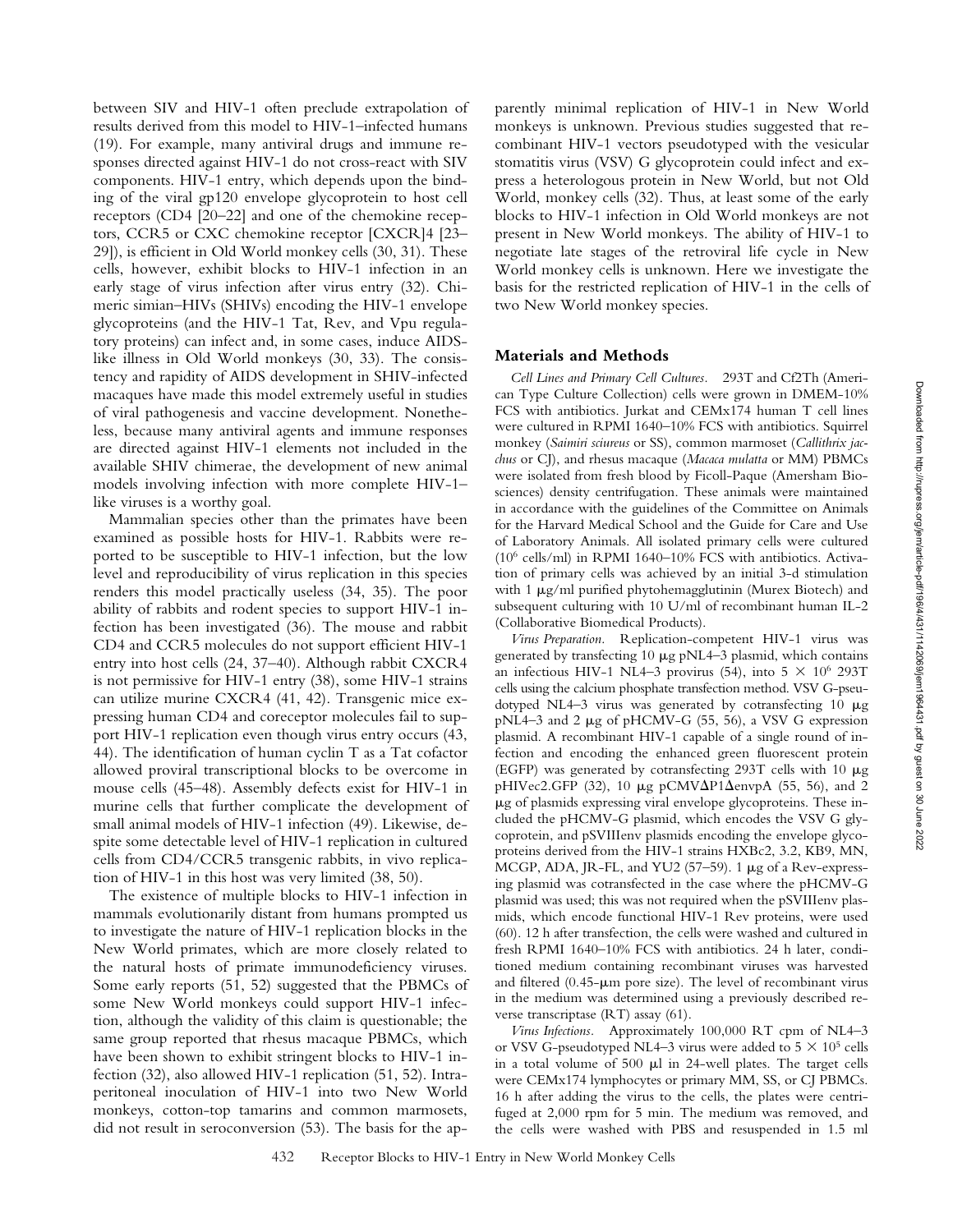RPMI-10% FCS supplemented with IL-2 and antibiotics. At 24 h time points, 500- $\mu$ l samples of the culture medium were collected from duplicate cultures and used to measure RT activity. Virus produced on day 2 after incubation of virus and cells was collected, and equivalent amounts (5,000 cpm) of RT activity were added to  $5 \times 10^5$  CEMx174 cells in a total volume of 1 ml in 24-well plates. After incubation of the NL4–3 virus with primary MM, SS, or CJ PBMCs, no measurable virus was produced; in this case, 1 ml of culture supernatant was added to the CEMx174 cells. 1 d after infection the CEMx174 cells were washed with PBS and resuspended in RPMI-10% FCS with antibiotics. Subsequently, RT activity was measured in the CEMx174 cell supernatants every 24 h.

*Cloning of New World Monkey CD4 and Chemokine Receptor cDNAs.* Messenger RNA was extracted from primary SS or CJ PBMCs using the RNeasy Mini Kit (QIAGEN). After Dnase treatment using the RNase-Free Dnase Set (QIAGEN), firststrand cDNA was generated using the Reverse Transcription System (Promega). PCR was performed on 2  $\mu$ l of the cDNA using the Expand High Fidelity PCR System (Roche Diagnostic Corp.). CXCR4 was amplified using primers CXCutr52: GCTCCAGTAGCCACCGCATCT and CXCutr31: AAAACT-GTACAATATTGGTCAGTC. CCR5 was amplified using primers CC5utr53: GCTGAGACATCCGTTCCCCTAC and CC5utr31: GCCCAGGCTGTGTATGAAAACT. CD4 was amplified using primers CD4utr52: TCCCTCAGCAAGGCCA-CAATG and CD4utr31: GATCTCCCTGGCCTCGTGC. PCR products were sequenced using the same primers. Molecules were cloned into the mammalian expression plasmid pcDNA3.1(+) (Invitrogen). CD4 molecules were also cloned into pcDNA3.1(+) ZEO(+) (Invitrogen). Predicted amino acid sequence and alignments were generated using DNAstar software (DNAstar, Inc.). Quick-change point mutations were made using the following primers. For SS CD4 Y42S, 5':AATATTCTGG-GAGTTCAGAATTCCTTCGTGACTAGAGGTCAATCC and 3:GGATTGACCTCTAGTCACGAAGGAATTCTGAACT-CCCAGAATCTT. For SS CD4 Q48P, 5':GCGATCGGT-CAGCTTGGAGGGCCCTCTAGTCACGAAG and 3':CTT-CGTGACTAGAGGGCCCTCCAAGCTGACCGATCG. For SS CD4 R33Q, 5':GTTCCACTGGAAAACCTCCGACCA-GATAAAGATTCTGGGAGTTCAGAAC and 3':GTTCTGA-ACTCCCAGAATCTTTATCTGGTCGGAGGTTTTCCAGT GGAAC.

For CJ CD4 Q59R, 5':CCAAGCTGGCCAATCGCATTG-ACTGATCGTCTTGGGACCGAGGATCC and 3':GGATC-CTCGGTCCCAAGACGATCGCTTTGAGTCAATGCGATT-GGCCAGCTTGG. For CJ CD4 Q48P, 5':GCGATTGGC-CAGCTTGGAGGGCCCTTTAGTCACGAAGGAG and 3': CTCCTTCGTGACTAAAGGGCCCTCCAAGCTGGCCAA-TCGC.

*Generation of Cell Lines Stably Expressing Receptors.* Cf2Th cells were transfected with pcDNA 3.1  $(+)$  plasmids expressing human, squirrel monkey or common marmoset CCR5 or CXCR4 proteins. Clones were selected in DMEM-10% FCS supplemented with 500  $\mu$ g/ml G418 (GIBCO BRL). FACS® was used to enrich for cells expressing high levels of the receptors. These were then transfected with pcDNA3.1 ZEO plasmids expressing the CD4 molecule derived from the same species. Cells expressing the CD4 molecule and chemokine receptor were selected in medium containing 500  $\mu$ g/ml G418 and 300  $\mu$ g/ml Zeocin (Invitrogen) and FACS® was used to identify cells expressing high levels of both receptors.

433 LaBonte et al.

*Monoclonal Antibody Recognition of Receptor Molecules.* Using the calcium phosphate transfection method,  $5 \times 10^6$  Cf2Th cells were transfected with 10  $\mu$ g of plasmid expressing the CD4 or chemokine receptor. After 48 h, the cells were detached with 5 mM EDTA in PBS, pelleted, washed, and resuspended in 95  $\mu$ l PBS containing  $2\%$  FCS and  $5 \mu l$  of monoclonal antibody (final antibody concentration was 10 nM). The monoclonal antibodies (and the target proteins) were: 12G5 (CXCR4), 3A9 (CCR5), 2D7 (CCR5), CD4v4 (CD4) (BD Biosciences), OKT4A (CD4; Ortho Diagnostic Systems), Q4120 (CD4; Sigma-Aldrich), and 44717.111 (CXCR4; R&D Systems). Samples were incubated for 20 min at  $4^{\circ}$ C, washed, and analyzed by flow cytometry (FACScan™; Becton Dickinson).

*Virus Infection Assays.* Using the calcium phosphate transfection method,  $5 \times 10^6$  Cf2Th cells were transfected with 8  $\mu$ g of plasmids encoding receptors. After 16 h, the cells were washed and plated at a density of  $2.5 \times 10^4$  cells per well in 24-well plates. Untransfected cells were plated in parallel to provide negative controls. After 24 h, one well of cells from each experimental group was stained with antibodies to assess the level of receptor expression on the cell surface. To each of the duplicate remaining wells in the experimental group,  $5 \times 10^5$  RT cpm of recombinant HIV-1 encoding EGFP was added in a total volume of 400 µl. Viruses contained various HIV-1 envelope glycoproteins or the VSV G glycoprotein, as discussed above. The cultures were spinoculated by centrifuging the 24-well plates at 1,200 rpm for 45 min at room temperature (62). 48 h later, the cells were harvested using 5 mM EDTA in PBS, fixed in 3.7% formaldehyde (Sigma-Aldrich), and analyzed by flow cytometry for EGFP expression.

Single-round infection assays with target cells stably expressing receptors were conducted similarly, except that  $5 \times 10^5$  RT cpm of recombinant virus was spinoculated onto  $4 \times 10^4$  cells per well in 24-well plates. EGFP-positive cells were photographed with a Nikon Eclipse TE 300 microscope and Roper Scientific CCD camera before cell harvesting.

*HIV-1 gp120-CD4 Binding Assays.* The HIV-1 gp120 glycoproteins from the R5 isolates ADA, YU2 and JR-FL were produced by pSVIIIenv plasmids in which stop codons had been introduced near the sequences encoding the natural gp120-gp41 junction. The plasmids were transfected into 293T cells using the Geneporter 2 transfection reagent (Gene Therapy Systems) and the medium harvested 48 h after transfection. The gp120 glycoproteins were purified by affinity chromatography using an F105 antibody column and quantified by silver staining and spectrophotometry.

To create target cells for the binding assays, 293T cells were transfected with plasmids encoding CD4 variants using Geneporter 2 reagent. The CD4 molecules used were human CD4, marmoset (CJ) CD4 proteins (wild-type and Q48P, Q59R, and Q48P/Q59R), and squirrel monkey (SS) CD4 proteins (wildtype and Q48P, Y42S, and Q48P/Y42S). Cells transiently expressing the CD4 variants were stained with the anti-CD4 antibody (Q4120; Sigma-Aldrich) to assess relative levels of surface CD4 expression. Parallel samples of transiently transfected cells were harvested with PBS/5 mM EDTA and resuspended in PBS/2% FCS at a density of  $4 \times 10^7$  cells/ml. Then  $2 \times 10^6$ cells were added to microcentrifuge tubes (Eppendorf) containing varying concentrations (0.01 nM to 3  $\mu$ M) of the ADA, YU2, and JR-FL gp120 glycoproteins. After a 1-h incubation at 37°C, cells were washed in PBS/2% FCS and resuspended in 100  $\mu$ l of PBS/2% FCS containing 1  $\mu$ g of the C11 anti-gp120 antibody. After a 45-min incubation at  $4^{\circ}C$ , the cells were washed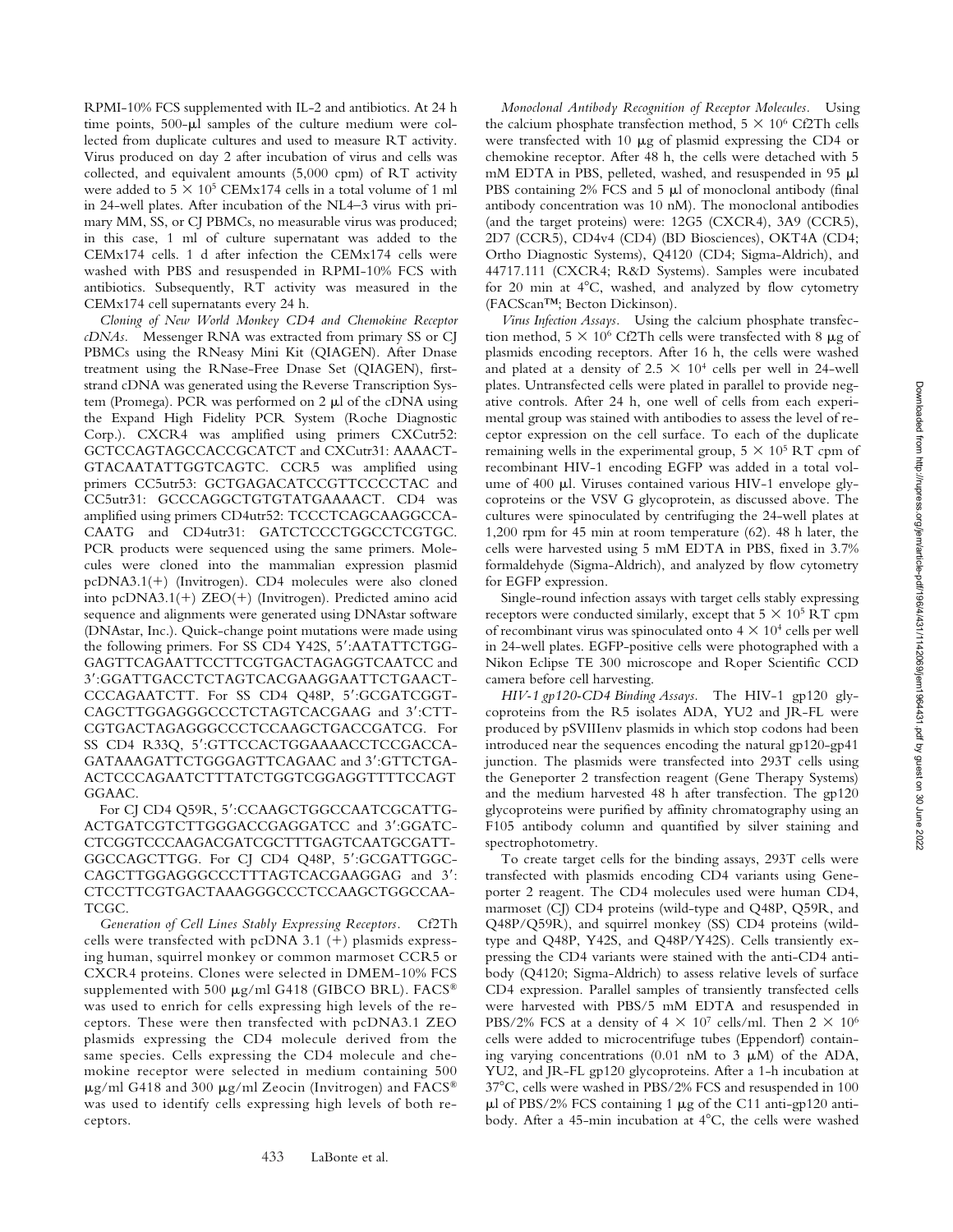once in PBS/2% FCS and resuspended in buffer containing  $5 \mu l$ of anti–human IgG-PE (Jackson ImmunoResearch Laboratories). The cells were incubated for 20 min at  $4^{\circ}$ C, washed twice, and analyzed using a Becton Dickinson FACScan™ using CELLQuest™ software.

#### **Results**

*Susceptibility of New World Monkey PBMCs to HIV-1 Infection.* To examine the susceptibility of New World monkey cells to HIV-1 infection, PBMCs from squirrel monkeys (SS) and common marmosets (CJ) were inoculated with the NL4–3 virus, a CXCR4-using HIV-1 isolate. Anticipating that the SS and CJ receptors might not optimally support HIV-1 entry, the PBMCs from these New World primates were also incubated with NL4–3 (VSV G), which is an NL4–3 virus transiently pseudotyped with the VSV G glycoprotein. The VSV G glycoprotein has previously been shown to allow HIV-1 to enter New World monkey cell lines, and is incorporated into the NL4–3 virions during their production from 293T cells transfected with an HIV-1 provirus. During the initial round of infection, the NL4–3 (VSV G) pseudotypes can bypass the typical requirement of HIV-1 for the CD4 and chemokine receptor proteins. The CD4-positive, CXCR4-positive human lymphocyte line CEMx174 was included as a positive control and rhesus macaque PBMCs were included as a negative control.

CEMx174 cells supported the production of the NL4–3 and NL4–3 (VSV G) viruses, which peaked on the second day after inoculation (Fig. 1 A, left). The viruses produced from the CEMx174 cells were able to initiate subsequent rounds of infection in CEMx174 cells (Fig. 1 A, right). In parallel experiments, the NL43 NL4–3 (VSV G) virus produced in 293T cells was incubated with the PBMCs from two rhesus macaques, an Old World monkey that restricts



**Figure 1.** HIV-1 virus production from New World monkey PBMCs. Approximately 100,000 RT cpm of wild-type NL4–3 HIV-1 strain or the NL4–3 virus pseudotyped with the VSV G protein (NL4–3 (G)) were incubated with human CEMx174 cells as a positive control and rhesus macaque (MM) PBMCs as a negative control (A), PBMCs from three different squirrel monkey (SS) donors (B), or PBMCs from three different common marmoset (CI) donors (C). Cells were washed at 16 h and RT units were measured in duplicate cultures at 24-h time points. Virus production on day 2, which for the primary monkey cells represents the peak value, is shown for each cell type in the bar graphs on the left. Equivalent RT units of virus produced from each culture were added to CEMx174 target cells to assay for their infectivity (line graphs on right). Where no detectable virus was produced after the round of initial infection (e.g., wild-type NL4–3 infection of New World monkey PBMCs), the entire supernatant was added. Target cells were washed at 16 h and RT units were measured at 24-h time points.

434 Receptor Blocks to HIV-1 Entry in New World Monkey Cells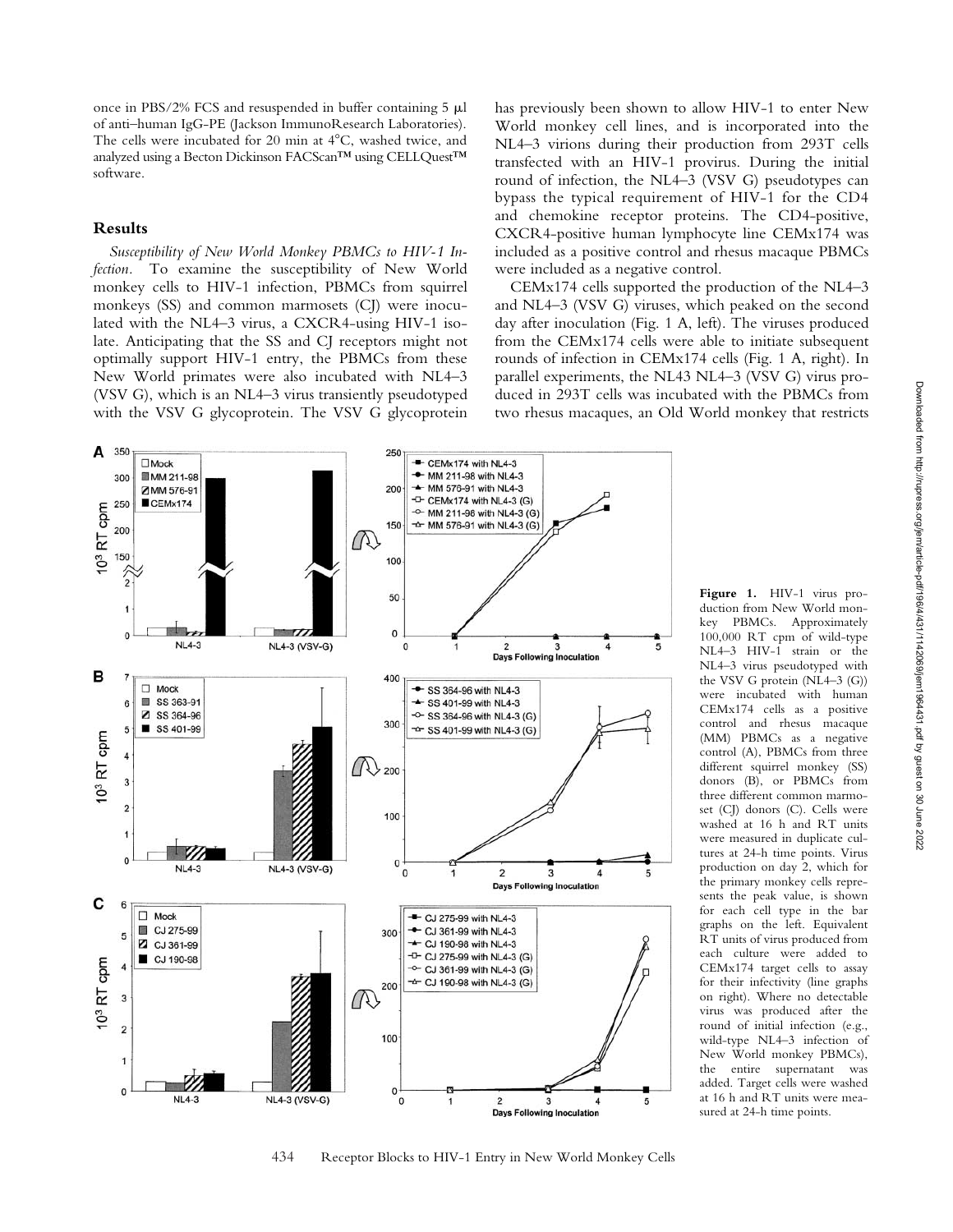HIV-1 replication at a post-entry stage. Little or no virus was produced from the rhesus macaque PBMCs and supernatants from these Old World monkey cells were not able to initiate detectable infection of CEMx174 cells (Fig. 1 A).

The SS and CJ PBMCs from three independent donors did not produce virus after exposure to the NL4–3 virus, but did produce virus after incubation with the NL4–3 (VSV G) pseudotype (Fig. 1, B and C, left panels). Incubation of the latter group of PBMC supernatants with CEMx174 cells demonstrated that the virus produced by SS and CJ PBMCs was infectious for the CEMx174 cells (Fig. 1, B and C, right panels). Supernatants from the New World monkey PBMC that had been exposed to the NL4–3 virus did not initiate infections after incubation with CEMx174 cells.

Our results indicate that infection of New World monkey PBMCs by HIV-1 is inefficient. However, both the SS and CJ PBMCs were infected by HIV-1 that was pseudotyped by the VSV G glycoprotein and subsequently produced infectious HIV-1. Thus, although virus entry into New World monkey PBMCs appears to be inefficient, subsequent steps in the HIV-1 life cycle can be successfully negotiated in these cells. This is in contrast to Old World PBMCs, where blocks to HIV-1 replication after virus entry exist.

*Squirrel Monkey and Common Marmoset Homologues to HIV-1 Receptors in Humans.* To examine whether the inefficient entry of HIV-1 into New World monkey PBMCs resulted from species-specific properties of the viral receptors, the SS and CJ CD4, CXCR4, and CCR5 proteins were characterized. The polymerase chain reaction was used to amplify the cDNA from SS and CJ PBMCs, using primers specific for the  $5'$  and  $3'$  untranslated regions of the genes. Thus, the amplified products include the complete coding sequence of the genes, without the introduction of artifactual changes in these regions by the primers. Sequences were verified by cloning from three different CJ donors and two different SS donors.

The CXCR4 molecules of both New World monkeys (GenBank/EMBL/DDBJ accession nos. AF452612 and AF452613) exhibited a high degree of amino acid sequence identity with human CXCR4 (98.3 and 98.0% sequence identity for squirrel monkey and common marmoset CXCR4, respectively). Amino acid differences between the human and New World monkey CXCR4 molecules are found in the  $NH<sub>2</sub>$  terminus and the first and third extracellular loops (ECL1 and ECL3). Notably, neither of the New World monkey CXCR4 molecules exhibit the deletions in the  $NH<sub>2</sub>$  terminus or ECL2 that are found in mouse CXCR4 molecules.

The CCR5 molecules of the New World monkeys (GenBank/EMBL/DDBJ accession nos. AF452614 and AF452615) exhibited a lower overall level of sequence similarity to their human counterparts than was observed for the CXCR4 molecules. The SS and CJ CCR5 proteins exhibited 89.5 and 91.5% sequence identity, respectively, to human CCR5. Many of the amino acid differences be-

tween the New World monkey CCR5 molecules and human CCR5 involve the NH<sub>2</sub> terminus and extracellular loops. Both SS and CJ CCR5 proteins exhibit NH<sub>2</sub> termini in which glycine–proline replaces the tyrosine–threonine at residues 15 and 16. This difference may be important, as tyrosine 15 is sulfated and contributes to HIV-1 binding and entry (63–65). Both New World monkey CCR5 proteins have differences in ECL2 and ECL3 sequences from human CCR5, although the CJ sequences are more similar to the human sequences than the SS sequences are.

Of the three receptors, the New World monkey CD4 molecules diverge the most from their human counterpart, displaying 80.3 and 81% sequence identity to human CD4 for the SS and CJ molecules, respectively. An alignment of the SS and CJ CD4 sequence to the human and rhesus monkey proteins, which support HIV-1 infection, and to murine CD4, which does not support HIV-1 infection, is shown in Fig. 2 A. Of the four immunoglobulin-like extracellular domains of CD4, the  $NH<sub>2</sub>$ -terminal domain is the most important for HIV-1 binding and entry. Phenylalanine 43 and arginine 59 of human CD4 make particularly important contacts with the HIV-1 gp120 glycoprotein (66–68). Both SS and CJ CD4 glycoproteins possess a phenylalanine residue at position 43, but exhibit numerous differences from human CD4 in the adjacent regions of the protein. For example, the CJ CD4 has a glutamine at residue 59.

*Permissivity of New World Monkey Chemokine Receptors for HIV-1 Entry.* The SS and CJ CXCR4 and CCR5 cDNAs were expressed transiently in Cf2Th canine thymocytes, which are permissive for HIV-1 or SIV infection only after complementation with appropriate CD4 and chemokine receptor proteins (69). Cf2Th cells transfected with the SS and CJ CXCR4-expressing plasmids stained with two conformation-dependent CXCR4-reactive monoclonal antibodies, 12G5 and 44717.111 (Table I). In transfected Cf2Th cells, human and New World monkey CCR5 proteins were recognized comparably by 3A9, an antibody that binds a linear,  $NH<sub>2</sub>$ -terminal CCR5 epitope, and by 2D7, a conformation-dependent antibody directed against the CCR5 ECL 2 (Table I).

To determine the ability of the New World monkey chemokine receptors to support HIV-1 infection, Cf2Th canine thymocytes transiently expressing human CD4 and either human, SS or CJ chemokine receptors were exposed to recombinant HIV-1 bearing different HIV-1 envelope glycoproteins. The ability of the SS and CJ CXCR4 and CCR5 proteins to allow HIV-1 infection, relative to that of the human receptors, was assessed by monitoring the expression of EGFP, which is encoded by the recombinant virus, in the target cells. Fig. 3 A shows that the squirrel monkey and common marmoset CXCR4 molecules support the entry of viruses bearing several X4 or R5X4 HIV-1 envelope glycoproteins, with an efficiency roughly 50% of that seen for human CXCR4. The different infection efficiencies associated with cells expressing human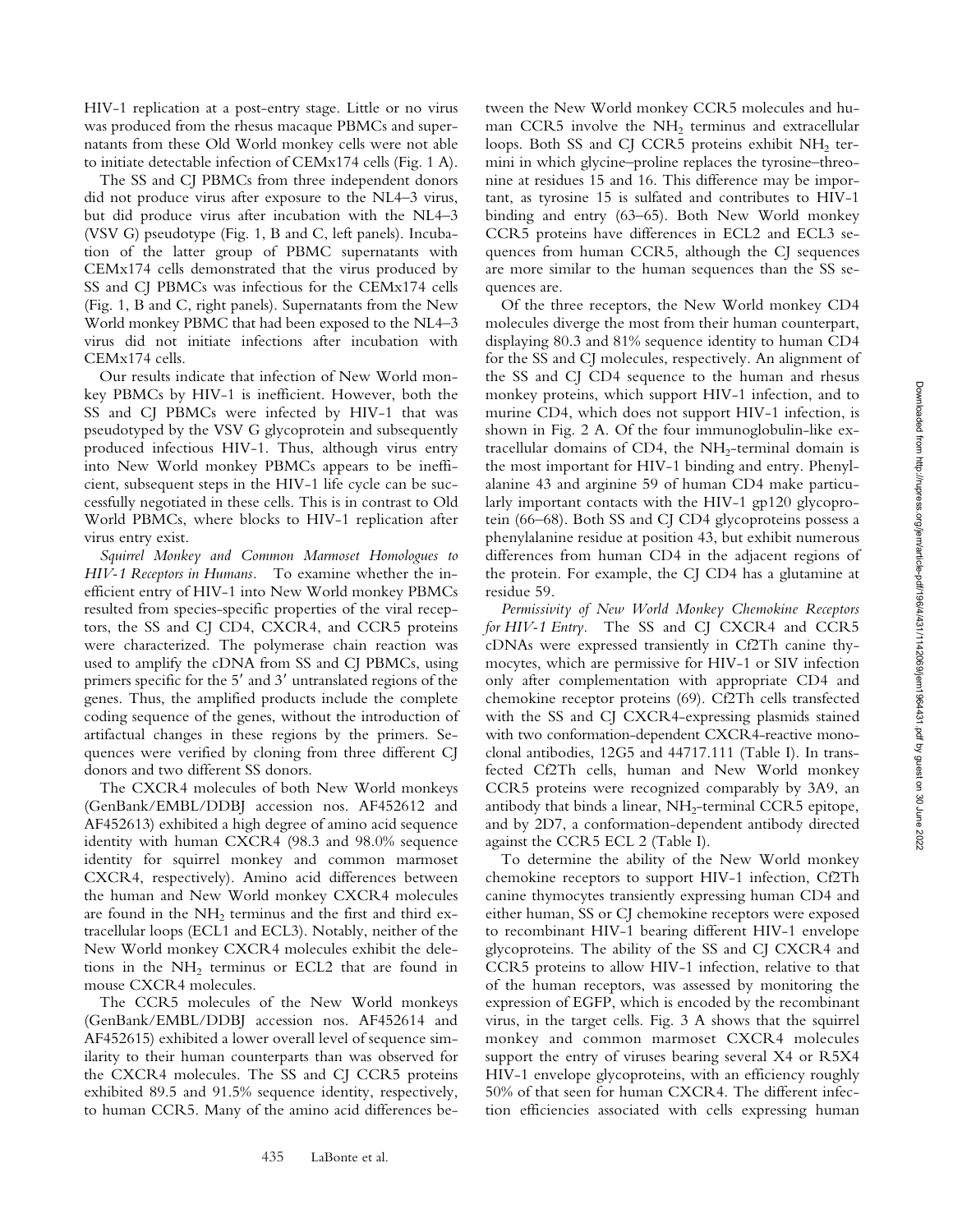| А                                                                                              |       | Signal Sequence                                                          |             | Ig Domain 1                                                                                                                                                                                                                                             |    |                                                              |
|------------------------------------------------------------------------------------------------|-------|--------------------------------------------------------------------------|-------------|---------------------------------------------------------------------------------------------------------------------------------------------------------------------------------------------------------------------------------------------------------|----|--------------------------------------------------------------|
| Human<br>Rhesus<br>Squirrel Monkey<br>Common Marmoset<br>Mouse                                 | . . G |                                                                          |             | MNRGVPFRHLLLVL - OLALLPAATOGKKVVLGKKGDTVELTCTASQKKSIQFHWKNSNQI<br>. I S - I . V . H T EM P . ET . L KL T<br>. C. AISL. R. L. L. . SQ. L. V. TL. E. ESA. . P. ES. ITV. T. . F. D. R                                                                      |    | $\cdot$ $\cdot$ $\cdot$                                      |
| Human<br>Rhesus<br>Squirrel Monkey<br>Common Marmoset<br>Mouse                                 |       |                                                                          |             | KILGNOG - - SFLTKGPSKLNDRADSRRSLWDOGNFPLIIKNLKIEDSDTYICEVEDOKEE<br>V. N - - Y . V. R . Q T I KR . S R . S L DAR E S K<br>I--VQAN.IKQ.SR.SR.VQVESK<br>QH. KGVLIRG. SPSQF. . F. . KKGA. EK. S NK. . M. Q L. NR.                                           |    |                                                              |
| Human<br>Rhesus<br>Squirrel Monkey<br>Common Marmoset<br>Mouse                                 |       |                                                                          | Ig Domain 2 | VQLLVFGLTANSDTHLLQGQSLTLTLESPP - GSSPSVQCRSPRGKNIQGGKTLSVSQLEL<br>.E.W. . KV. FSPG.S. D. NSKV. N. LTE. KHKK. . VVS. S. V. . M. N. RV                                                                                                                    |    |                                                              |
| Human<br>Rhesus<br>Squirrel Monkey<br>Common Marmoset<br>Mouse                                 |       | ODSGTWTCTV<br>.<br>$P$ , , , , , K, , ,<br>. K<br>$\ldots$ $DF$ $\ldots$ |             |                                                                                                                                                                                                                                                         |    |                                                              |
| в<br>Human                                                                                     |       |                                                                          | 32          | NOIKILGNOGSFLTKGPSKLNDRADSRRSL                                                                                                                                                                                                                          | 61 | identifies<br>from the<br>identical                          |
| Squirrel Monkey<br>Squirrel Monkey Y42S<br>Squirrel Monkey O48P<br>Squirrel Monkey Y42S / Q48P |       |                                                                          |             | $DR \ldots \ldots \ldots \text{NY} \ldotp \text{V} \ldotp \text{R} \ldotp \text{O} \ldots \text{T} \ldots \text{I} \ldots \text{K} \ldots$<br>$DR$ $V.NS.V.R.O.$ $T.I.I.K$<br>$DR$ $V.NY.V.R.P.$ $T.$ $K$<br>$DR \ldots$ . V. NS. V. R. P. T. . I. . K. |    | $(-)$ deno<br>that diff<br>$CD4$ alle<br>cession t<br>man. M |

 $DQ$ .... $V.NY.V.R.Q...T.I.I.K...$ 

 $DQ$ .... $V$ .NS.V.R.Q...T..I..K...

 $DQ$ ..... $V.NY.V.R.P. . . T. . I. . K...$ 

 $DQ$ ..... $V.NS.V.R.P. . . T. . I. . K...$ 

 $\ldots \ldots \ldots$   $\ldots$   $V \ldots Q \ldots AN \ldots KQ \ldots$ 

 $\ldots \ldots \ldots$   $\ldots$   $V \ldots Q \ldots AN \ldots KR \ldots$ 

 $\ldots \ldots \ldots$   $\ldots$   $V \ldots P \ldots AN \ldots KQ \ldots$ 

 $\ldots \ldots \ldots$   $\ldots$   $V \ldots P \ldots AN \ldots KR \ldots$ 

**Figure 2.** Predicted amino acid alignment of Ig domains 1 and 2 of New World monkey CD4 proteins. PCR primers specific for the 5' and 3' untranslated regions were used to amplify CD4 from cDNA generated from squirrel monkey or marmoset PBMCs. (A) The predicted amino acid sequences of these cloned CD4 molecules are aligned to the previously identified sequences of human, rhesus macaque, and murine CD4. The shaded boxes designate Ig domains 1 and 2. The solid line

is the signal sequence, which is cleaved mature protein. Dots (.) denote residues to the human sequence and minus signs ote deletions. Gray arrows denote residues fer from the published squirrel monkey ele D86588. GenBank/EMBL/DDBJ acnos. for the sequences are as follows: hu-12807; rhesus, D63347; squirrel monkey, AF452617; common marmoset, AF452616; mouse, NM\_013488. (B) The region of human CD4 that makes important contacts with the HIV-1 gp120 glycoprotein is aligned with the analogous region of squirrel monkey and common marmoset CD4 proteins. Phenylalanine 43 and arginine 59 (arrows) are particularly important residues for gp120 binding (references 45, 77, and 79). Changes introduced into the squirrel monkey and common marmoset CD4 molecules in this study are shown in bold.

CXCR4 may relate to intrinsic differences in the efficiencies of the particular HIV-1 envelope glycoproteins and/or factors associated with individual preparations of each of the viral stocks.

Squirrel Monkey R33Q

Common Marmoset

Common Marmoset Q59R Common Marmoset Q48P

Common Marmoset Q48P / Q59R

Squirrel Monkey R33Q / Y42S

Squirrel Monkey R33Q / Q48P

Squirrel Monkey R33Q / Y42S / Q48P

Cf2Th cells expressing comparable levels of human CD4 and either human, SS, or CJ CCR5 were exposed to recombinant HIV-1 bearing the envelope glycoproteins of three primary R5 isolates (Fig. 3 B). Relative to the EGFP expression observed in target cells expressing human CD4 and CCR5, the levels of expression seen in cells expressing the SS or CJ CCR5 proteins were very low. Low but detectable EGFP expression was observed in the latter cells exposed to the viruses with the JR-FL or YU2 envelope glycoproteins. For both CXCR4 and CCR5 infection assays, Cf2Th cells expressing only human CD4 were used as negative controls and exhibited undetectable EGFP expression after exposure to the recombinant HIV-1 bearing the various HIV-1 envelope glycoproteins (data not shown). High levels of EGFP expression were observed in all target cells exposed to recombinant HIV-1 pseudotyped with the VSV G glycoprotein (data not shown).

These data suggest that the New World monkey CXCR4 molecules can act as functional receptors for HIV-1, in conjunction with human CD4. By contrast, the squirrel monkey and common marmoset CCR5 molecules are relatively inefficient receptors for R5 HIV-1 isolates in this setting.

 $34$ <br> $34$ <br> $34$ <br> $34$ <br> $34$ 

92<br>92<br>92<br>92

 $151$ <br> $151$ <br> $151$ <br> $154$ 

161<br>161<br>161<br>161<br>164

*Permissivity of New World Monkey CD4 Molecules for HIV-1 Entry.* Cf2Th canine thymocytes were transfected with plasmids expressing human, SS, or CJ CD4 proteins. The transfected cells were stained with three anti-CD4 monoclonal antibodies that recognize different CD4 regions. Human and New World monkey CD4 molecules were both efficiently recognized by the Q4120 and CD4v4 monoclonal antibodies, but the New World CD4 proteins were not recognized by the OKT4A antibody (Table I). OKT4A recognizes an epitope in domain 1 of CD4 that is near the HIV-1 gp120 binding site (70).

To compare the functionality of human and New World monkey CD4 molecules in supporting HIV-1 entry, Cf2Th cells expressing either human or New World monkey CD4 in combination with human or New World monkey CXCR4 were exposed to recombinant HIV-1 expressing EGFP, as described above. As was observed previously, cells expressing human CD4 and either SS or CJ CXCR4 proteins supported HIV-1 entry at roughly 50% the level seen for cells expressing human CD4 and human CXCR4 molecules (Fig. 4, A and B). Cells expressing ei-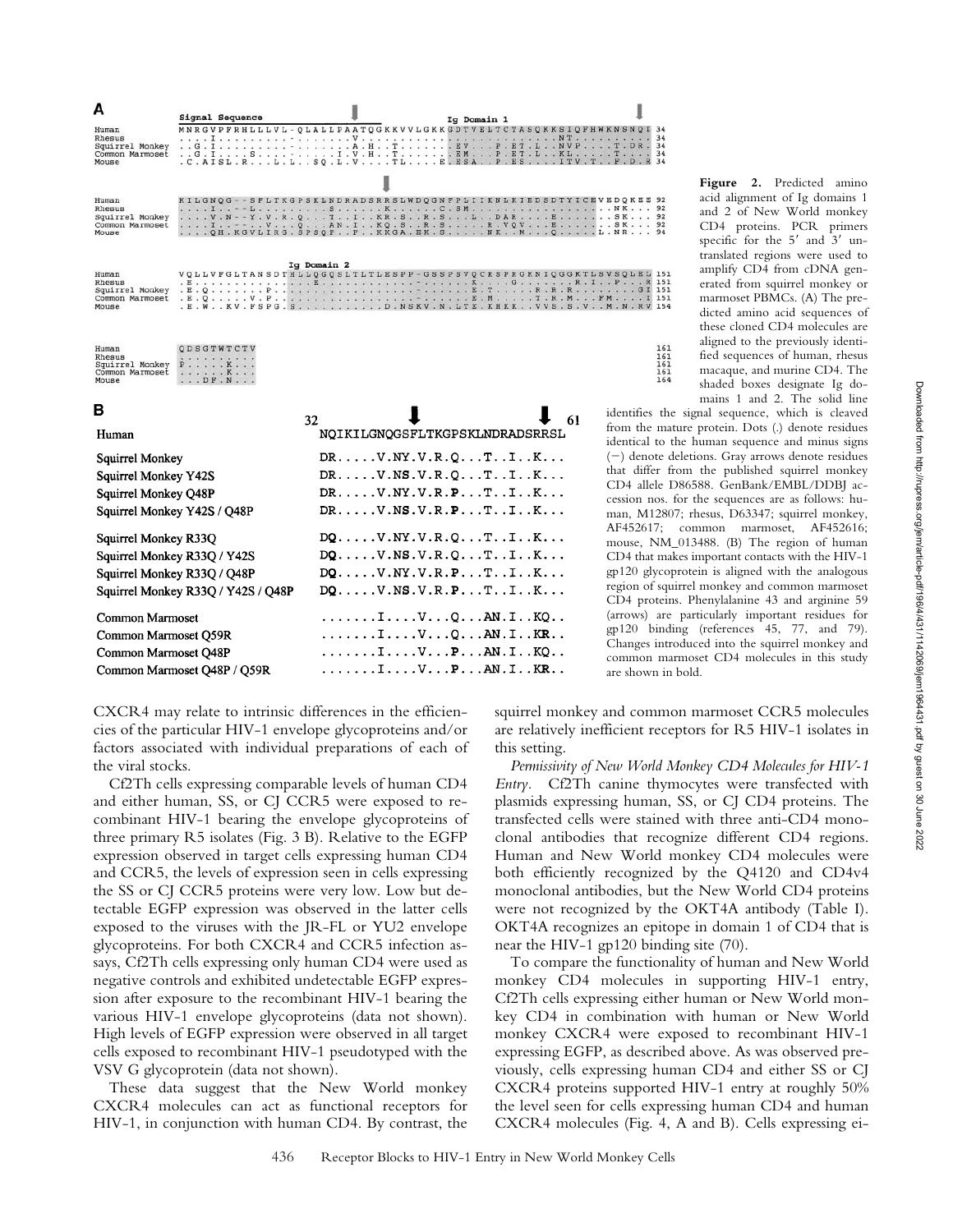|                       | 12G5   | 44717.111 | 3A9    | 2D7    | Q4120  | CD4v4  | OKT4A  |
|-----------------------|--------|-----------|--------|--------|--------|--------|--------|
| H CXCR4               | $^{+}$ | $^{+}$    |        |        |        |        |        |
| SS CXCR4              | $^{+}$ | $^{+}$    |        |        |        |        |        |
| CJ CXCR4              | $^{+}$ | $^{+}$    |        |        |        |        |        |
| H CCR5                |        |           | $^{+}$ | $^{+}$ |        |        |        |
| SS CCR5               |        |           | $^{+}$ | $^{+}$ |        |        |        |
| CJ CCR5               |        |           | $^{+}$ | $+$    |        |        |        |
| H CD4                 |        |           |        |        | $+$    | $+$    | $^{+}$ |
| SS CD4                |        |           |        |        | $^{+}$ | $+$    | $^{+}$ |
| SS CD4 Y42S           |        |           |        |        | $+$    | $+$    |        |
| SS CD4 Q48P           |        |           |        |        | $^{+}$ | $+$    |        |
| SS CD4 Y42S/Q48P      |        |           |        |        | $^{+}$ | $^{+}$ |        |
| SS CD4 R33Q           |        |           |        |        | $+$    | $+$    |        |
| SS CD4 R33Q/Y42S      |        |           |        |        | $^{+}$ | $+$    |        |
| SS CD4 R33Q/Q48P      |        |           |        |        | $^{+}$ | $^{+}$ |        |
| SS CD4 R33Q/Y42S/Q48P |        |           |        |        | $^{+}$ | $^{+}$ |        |
| CJ CD4                |        |           |        |        | $+$    | $+$    |        |
| CJ CD4 Q59R           |        |           |        |        | $^{+}$ | $^{+}$ |        |
| CJ CD4 Q48P           |        |           |        |        | $^{+}$ | $^{+}$ |        |
| CJ CD4 Q48P/Q59R      |        |           |        |        | $^{+}$ | $^{+}$ |        |

**Table I.** *Antibody Recognition of HIV-1 Receptors from New World Monkeys*

H, human; SS, squirrel monkey; CJ, common marmoset.



ther SS or CJ CD4 did not support efficient infection regardless of the coexpression of human or New World monkey CXCR4 molecules. A small percentage of EGFPpositive cells was observed after infection of the cells expressing both marmoset receptors exposed to the recombinant KB9 virus (Fig. 4 B). This was consistently higher than the background associated with cells transfected only with the human CD4-expressing plasmid. Recombinant HIV-1 pseudotyped with the VSV G glycoprotein infected all of the cells efficiently (data not shown). These results indicate that the New World monkey CD4 molecules are not efficient HIV-1 receptors.

Studies similar to those described above were performed with cells transiently expressing human or New World

**Figure 3.** Ability of New World monkey chemokine receptors to support HIV-1 entry. Cf2Th cells were cotransfected with (A) human CD4 and human, squirrel monkey, or common marmoset CXCR4, or (B) human CD4 and human, squirrel monkey, or common marmoset CCR5. Recombinant HIV-1 containing the indicated HIV-1 envelope glycoproteins and encoding EGFP was incubated with the cells. 48 h later, EGFP-positive cells were scored. To control for variation in transfection efficiency, the values shown were normalized based on CD4 expression levels determined by Q4120 antibody staining of cell cultures plated in parallel. The entry levels observed in cells expressing human CXCR4 (A) or CCR5 (B) were used as a baseline and all other entry values were multiplied by the percent that their associated CD4 expression level differed from the CD4 expression levels of the reference cells. In the cases where little or no infection was seen, the value is indicated numerically.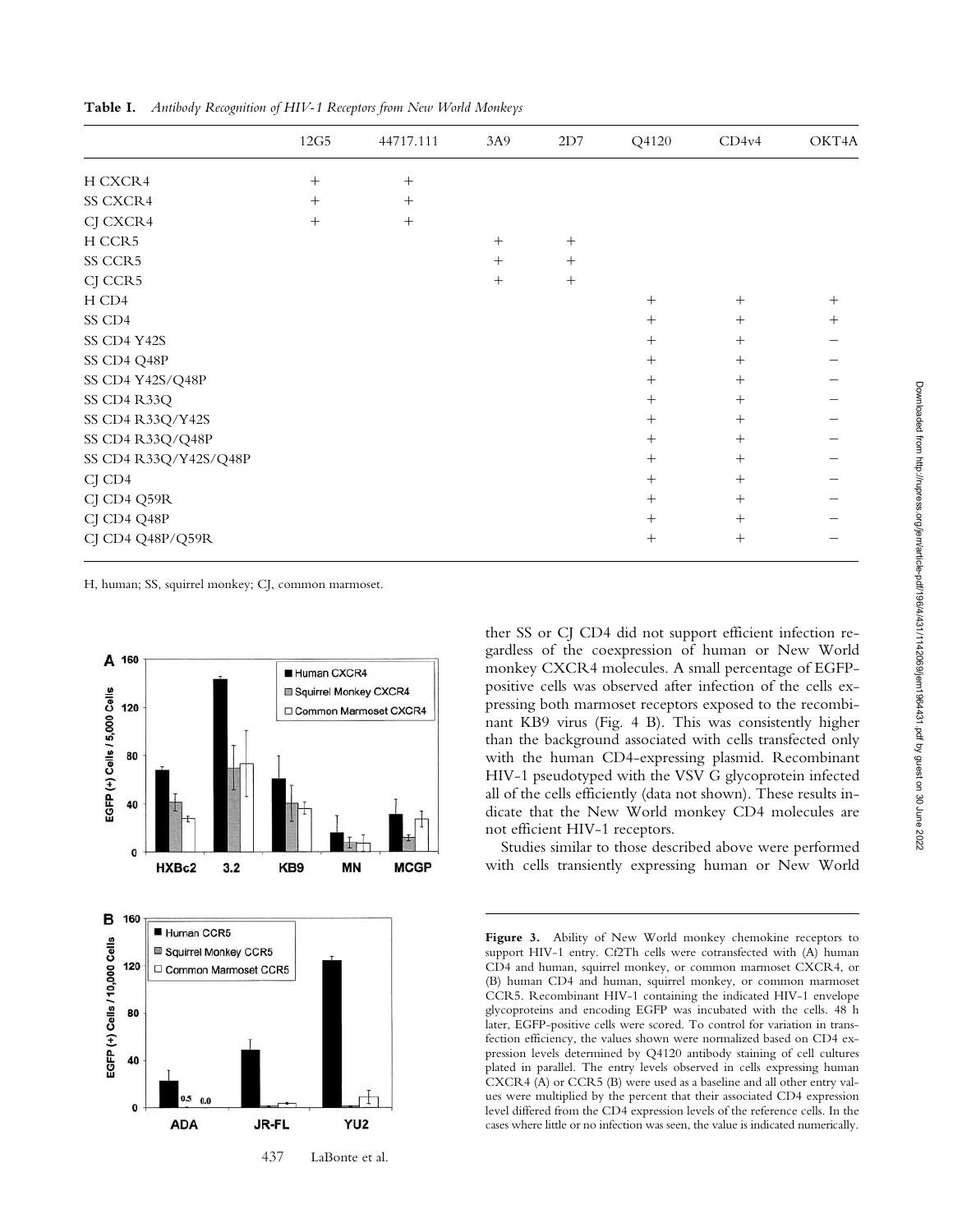

**Figure 4.** Ability of New World monkey CD4 to support entry of CXCR4-using HIV-1. Cf2Th cells were cotransfected with human CD4 and either human or New World monkey CXCR4, or with New World monkey CD4 and either human or New World monkey CXCR4. Recombinant, EGFP-expressing HIV-1 bearing the indicated CXCR4 using HIV-1 envelope glycoproteins was incubated with the cells, and EGFP-positive cells were scored as described in the Fig. 3 legend. Human receptors were compared with those of squirrel monkeys (A) or common marmosets (B).

monkey CD4 and CCR5 molecules. The results in Fig. 5 confirm that neither New World monkey CD4 nor CCR5 efficiently support the entry of viruses with R5 HIV-1 envelope glycoproteins.

In the studies described above, low but reproducible levels of HIV-1 entry occurred in cells expressing the CD4 and CXCR4 receptors from common marmosets. To verify this observation, Cf2Th lines stably expressing both CD4 and CXCR4 derived from humans, squirrel monkeys, and common marmosets were established. Fig. 6 shows that these cell lines stain with the CD4-specific antibody Q4120 and the CXCR4-specific antibody 12G5; staining with the CCR5-specific antibody 2D7 was equivalent to that seen with an irrelevant antibody (data not shown). Recombinant HIV-1 containing either CXCR4 using HIV-1 envelope glycoproteins or the VSV G glycoprotein were incubated with the Cf2Th cell lines expressing human, squirrel monkey, or common marmoset CD4 and CXCR4 glycoproteins. 48 h later, EGFP-positive cells were visualized (Fig. 7). Viruses with the HIV-1 envelope glycoproteins efficiently infected the cell line expressing the human receptors, and viruses with the VSV G glycoprotein



**Figure 5.** Ability of New World monkey CD4 to support entry of CCR5-using HIV-1. Cf2Th cells were cotransfected with human CD4 and either human or New World monkey CCR5, or with New World monkey CD4 and either human or New World monkey CCR5. Recombinant, EGFP-expressing HIV-1 bearing the indicated CCR5-using HIV-1 envelope glycoproteins was incubated with the cells, and EGFPpositive cells were scored as described in the Fig. 3 legend. Human receptors were compared with those of squirrel monkeys (A) or common marmosets (B).

infected all three cell lines efficiently. Cells expressing the squirrel monkey receptors were almost completely resistant to infection by viruses with the HIV-1 envelope glycoproteins. Some of these viruses, however, were able to infect the cells expressing common marmoset receptors at a low level. These results suggest that the CD4 and CXCR4 molecules of common marmosets can support the entry of HIV-1 with some X4 or R5X4 envelope glycoproteins, although these New World monkey receptors are much less efficient than their human homologues.

*HIV-1 gp120 Binding to Wild-Type and Variant New World Monkey CD4 Molecules.* The studies described above indicate that New World monkey CD4 molecules represent a major block to HIV-1 infection of these species. Based on the alignment of the human and New World monkey CD4 sequences and the known x-ray crystal structure of the HIV-1 gp120-human CD4 complex, amino acid residues in the monkey CD4 sequences that could potentially decrease gp120-CD4 binding affin-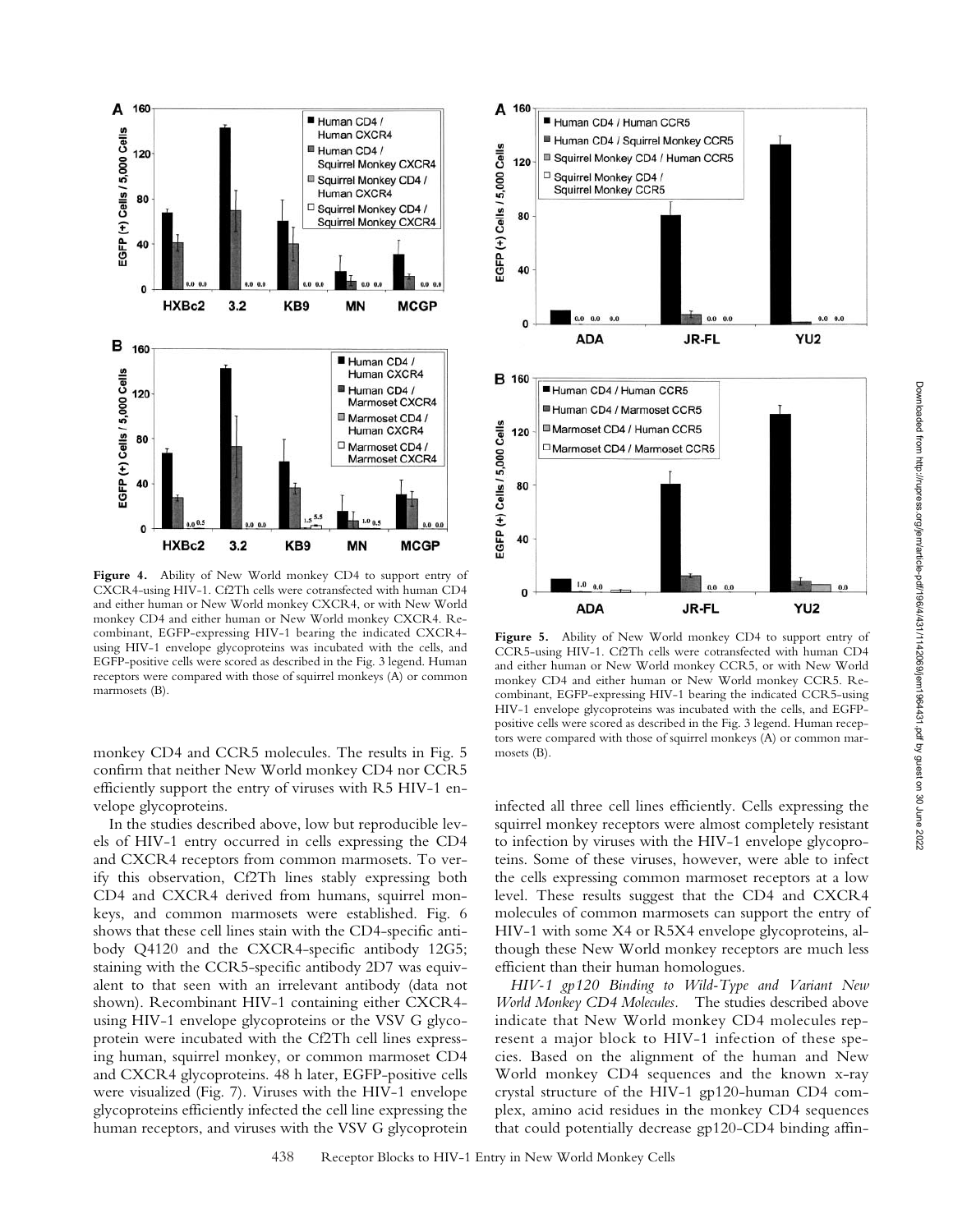

**Figure 6.** CD4 and CXCR4 expression levels in stable Cf2Th cell lines. Cf2Th cells stably expressing CD4 and CXCR4 of the indicated species were stained with Q4120 antibody (for CD4) and 12G5 antibody (for CXCR4). The 2D7 anti-CCR5 antibody was used as a negative control (shaded peak).

ity were identified. HIV-1 gp120 primarily contacts the CDR2-like loop of CD4, spanning CD4 residues 40–61, with CD4 residues phenylalanine 43 and arginine 59 playing critical roles in the interaction (66–68). Squirrel monkey CD4 retains phenylalanine 43 and arginine 59, but has a bulky tyrosine replacing the serine 42 found in human CD4. Moreover, a glutamine replaces the proline 48 in human CD4, a substitution that could alter the turn structure in the CD4 CDR2 loop (Fig. 2 B). Common marmoset CD4 also has a glutamine at residue 48, but in addition has a glutamine replacing the critical arginine 59 found in human CD4. To investigate the functional significance of these sequence differences, variants of the squirrel monkey and common marmoset CD4 molecules were created in which these identified residues were individually or in combination altered to the amino acid found in human CD4 (Fig. 2 B). The mutant CD4 proteins were efficiently expressed on the surface of transfected 293T cells, as judged by staining with the anti-CD4 monoclonal antibodies Q4120 and CD4v4 (Table I). The OKT4A antibody, which recognizes a CDR2 loop epitope in domain 1 of CD4, did not bind any of the mutant SS and CJ CD4 molecules.

The ability of the gp120 envelope glycoprotein from the ADA, JR-FL, and YU2 HIV-1 strains to bind 293T cells expressing the wild-type and variant New World monkey CD4 proteins was tested. The HIV-1 gp120 glycoproteins bound cells expressing human CD4 more efficiently than cells expressing common marmoset CD4 (Fig. 8). Approximate differences of 20-fold and 100-fold in affinity for the two CD4 molecules were observed for the ADA and JR-FL gp120 glycoproteins, respectively. A smaller difference in affinity was observed for the YU2 gp120 glycoprotein; the YU2 gp120 bound the CJ CD4 with an apparent  $K_d$  of  $\sim$ 100 nM, a significantly higher affinity than was seen for the ADA or JR-FL gp120 glycoproteins. Thus, the gp120 glycoproteins from different HIV-1 strains apparently bind the CJ CD4 with a range of affinities. The CJ CD4 mutants Q48P and Q59R bound the gp120 glycoproteins of all three HIV-1 strains with an affinity that was better than that associated with the wild-type CJ CD4 protein. The double mutant CJ CD4 Q48P/Q59R bound the gp120 glycoproteins comparably to the human CD4 protein. Thus, the differences between the abilities of common marmoset and human CD4 to bind HIV-1 gp120 can be largely attributed to species-specific differences in CD4 residues 48 and 59.

In contrast to the results obtained with the CJ CD4, the squirrel monkey CD4 exhibited no detectable binding to any of the three gp120 glycoproteins (Fig. 8). The SS CD4 mutants also failed to bind the gp120 glycoproteins (data not shown). It appears that one or more amino acid differences between human and squirrel monkey CD4 other than those affecting residues 42 or 48 result in a major abrogation of gp120-binding ability.

*Ability of Mutant New World Monkey CD4 Molecules to Support HIV-1 Infection.* We wished to examine whether the alterations in glutamine 48 and glutamine 59 of common marmoset CD4 that restored gp120 binding would also allow more efficient function as an HIV-1 receptor. Cf2Th cells transiently expressing human CD4 or CJ CD4 variants along with human CCR5 were incubated with recombinant HIV-1 bearing the ADA, JR-FL, or YU2 HIV-1 envelope glycoproteins. Measurement of EGFP in the target cells revealed that, as expected, cells expressing human CD4 allowed more efficient infection than cells expressing the wild-type CJ CD4 molecule (Fig. 9, top panel). Compared with cells expressing the wild-type CJ CD4 protein, cells expressing the Q48P and Q59R variants supported more efficient virus infection. Cells expressing the double mutant (CJ CD4 Q48P/Q59R) were infected with efficiencies ranging from 50–80 percent of that seen for cells expressing human CD4.

To examine the ability of the mutant CJ CD4 proteins to serve as receptor for CXCR4-using HIV-1, Cf2Th cells transiently expressing human CD4 or CJ CD4 variants along with human CXCR4 were incubated with recombinant HIV-1 bearing the envelope glycoproteins of the HXBc2, 3.2, KB9, MN, or MCGP HIV-1 strains. The observed EGFP levels in the target cells corroborated the results presented in Fig. 9 (data not shown). For each recom-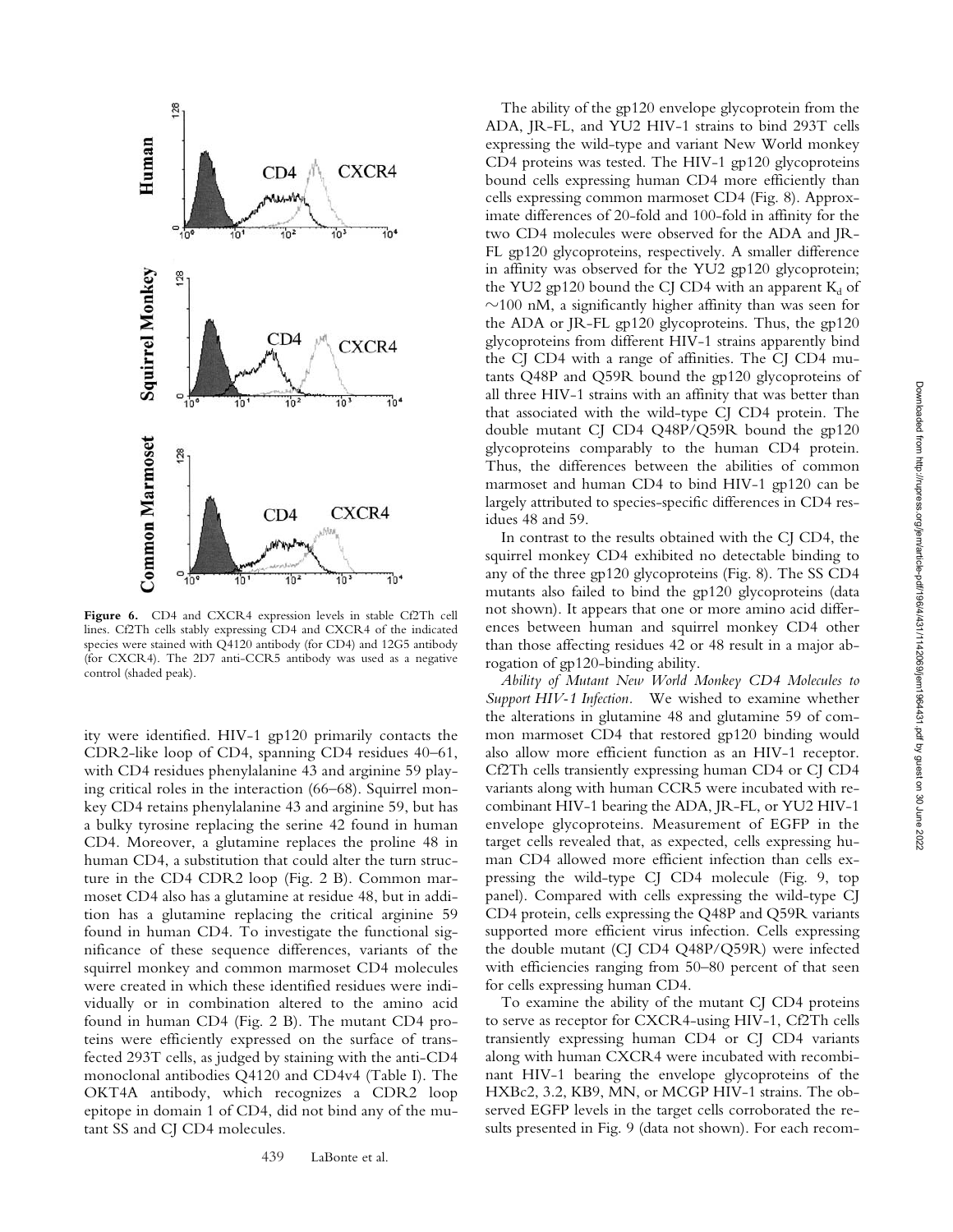

Figure 7. Infection of cells stably expressing CD4 and CXCR4 of different species. Recombinant, EGFP-expressing HIV-1 bearing the indicated envelope glycoproteins were incubated with Cf2Th cells stably expressing CD4 and CXCR4 molecules of the indicated species. EGFP-positive cells are shown and were quantified by flow cytometry, with the percentage of EGFP-positive cells indicated in the corner of each panel.

binant virus, the level of infection observed was lowest in cells expressing wild-type CJ CD4 and progressively higher in the cells expressing CJ CD4 Q48P, CJ CD4 Q59R, CJ CD4 Q48P/Q59R, and human CD4.

In assays similar to those described above, the wild-type squirrel monkey CD4 and its mutant derivatives were coexpressed with human CCR5 in Cf2Th cells. The cells were incubated with recombinant HIV-1 containing the envelope glycoproteins of CCR5-using HIV-1 isolates. No EGFP expression was detected in these cells (Fig. 9, middle panel), indicating that the squirrel monkey CD4 and mutant derivatives were unable to support HIV-1 entry. Thus, as was deduced from the gp120 binding assays, differences between human, and squirrel monkey CD4 other than those at residues 42 or 48 account for the poor function of the latter molecule as an HIV-1 receptor. Fig. 2 A shows that the squirrel monkey CD4 allele that we cloned differs from a published squirrel monkey allele in three amino ac-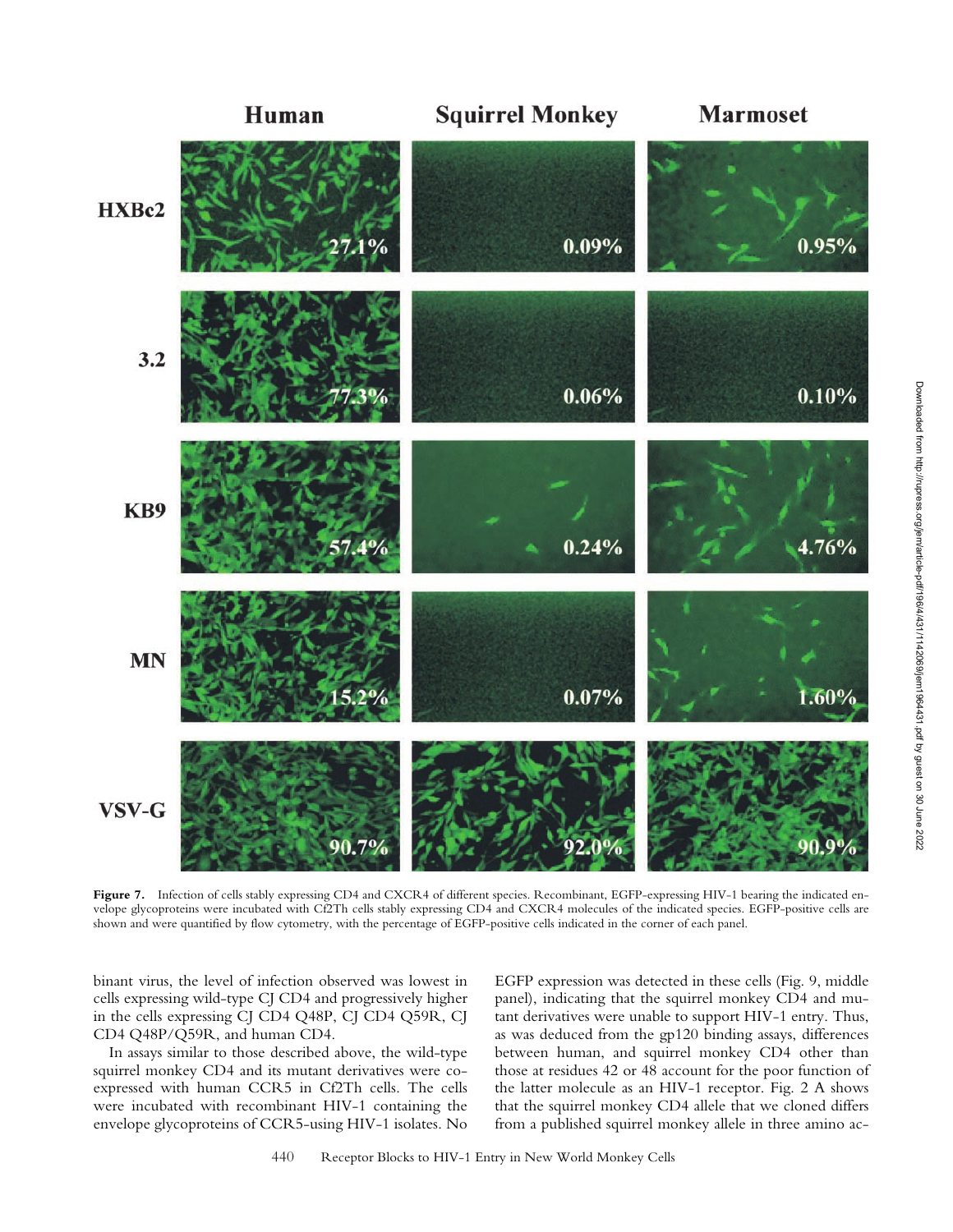

**Figure 8.** Binding of soluble gp120 glycoprotein to New World monkey CD4 molecules. 293T cells were transfected with plasmids encoding human, marmoset (CJ), or mutant marmoset CD4 molecules and assayed for binding to soluble purified gp120 by flow cytometry. The concentration of the gp120 envelope glycoprotein used in the assay is shown on the x-axis, and the mean fluorescence associated with detection of bound gp120 is on the y-axis. SS CD4 showed no binding to gp120 molecules at any concentration and was used as a negative control.

ids. However, in our cloned allele, two of these residues, alanine 22 in the signal sequence and arginine 59, are identical to those found in human CD4. At the third residue (residue 33), our SS CD4 clone differed from all known CD4 sequences by virtue of an arginine in place of glutamine. To test if this substitution accounted for the poor functionality of SS CD4 as an HIV-1 receptor, arginine 33 was converted to glutamine in the context of the wild-type and mutant SS CD4 proteins (Fig. 2 B). All of these molecules were expressed efficiently on the cell surface and were recognized by the Q4120 and CD4v4 antibodies, but were not recognized by OKT4A (Table I). The SS CD4 variants were coexpressed with human CCR5 in Cf2Th cells, which were incubated with recombinant HIV-1 EGFP-reporter virus containing CCR5-using en-

velope glycoproteins. The conversion of arginine 33 to glutamine, in either wild-type or mutant SS CD4 contexts, did not restore functional HIV-1 receptor activity (Fig. 9, bottom panel).

# **Discussion**

Our results indicate that the major restriction limiting HIV-1 infection of New World monkey cells operates at the level of virus entry. The inefficiency with which squirrel monkey and common marmoset CD4 molecules support HIV-1 binding and entry creates a significant hurdle for all strains of HIV-1 to replicate in cells of these species. In addition, New World monkey CCR5 proteins are inefficient receptors for HIV-1. As most naturally transmitted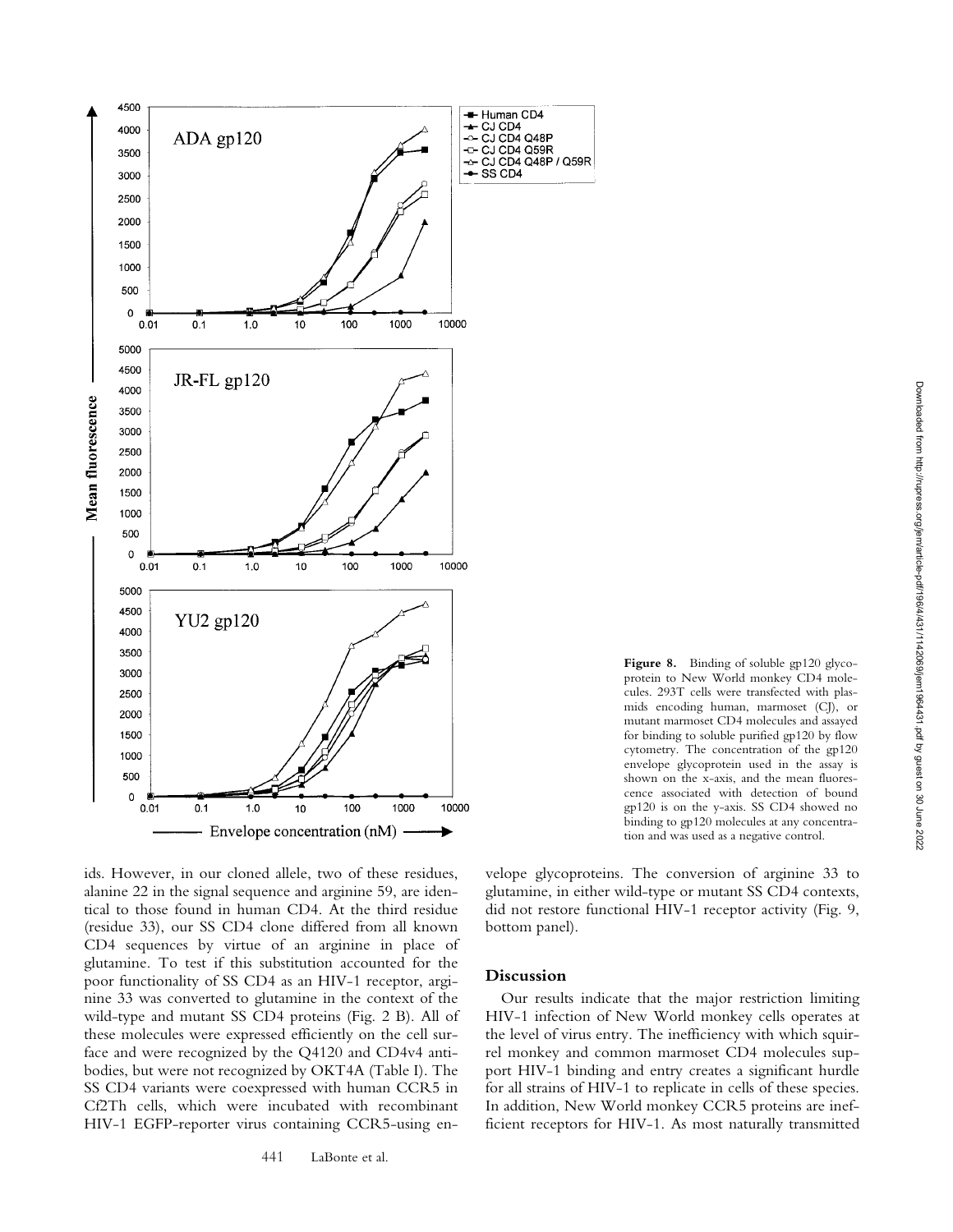

Figure 9. Effect of amino acid changes on the receptor activity of common marmoset (CJ) CD4 or squirrel monkey (SS) CD4. Cf2Th cells were transfected with plasmids encoding human CCR5 and the wildtype common marmoset (CJ) or squirrel monkey (SS) CD4 proteins, or the indicated mutant CD4 proteins. The cells were then incubated with recombinant, EGFP-expressing HIV-1 bearing the ADA, JR-FL, or YU2 envelope glycoproteins. After 48 h, cells were assayed for EGFP expression, as described in the Fig. 3 legend.

primate lentiviruses utilize CD4 and CCR5 as receptors, the species-specific polymorphisms in these molecules would be sufficient to limit natural infection of New World monkeys, even if they were exposed to these agents. Of the HIV-1 receptors, New World monkey CD4 exhibits the greatest degree of sequence divergence from human CD4. Two differences involving CD4 residues 48 and 59 explain, to a large extent, the inability of the CD4 glycoprotein of common marmosets to support HIV-1 binding and entry. In human CD4, proline 48 contributes to a

 $\beta$ -turn that results in the antiparallel orientation of the C'' and D strands of the protein, each of which makes important contacts with HIV-1 gp120 (66, 68). The  $C''$  strand includes phenylalanine 43, which fills a receptor-binding pocket on gp120 and the D strand includes arginine 59, which forms a salt bridge with gp120 aspartic acid 368 (66). The glutamine at position 59 of common marmoset CD4 would be unable to form such a favorable bond. The resulting decreases in the affinity of the HIV-1 gp120-CD4 interaction apparently explain the poor receptor function of the marmoset protein.

The squirrel monkey CD4 did not detectably bind or support infection of HIV-1, although it was efficiently expressed on the surface of target cells. The basis for this poor activity as an HIV-1 receptor requires further investigation. Our studies indicate that sequences present in squirrel monkey CD4 other than arginine 33, tyrosine 42, and proline 48 prevent this molecule from acting as a functional receptor molecule for HIV-1. Future studies changing other nonhomologous amino acid residues to their human counterparts should be able to identify the determinants of SS CD4 that restrict its usage as an HIV-1 receptor.

The New World monkey chemokine receptors exhibit less sequence divergence from their human counterparts than does CD4. The CXCR4 proteins of these monkeys are most conserved among the three molecules, and also exhibit the highest levels of HIV-1 receptor activity. This is consistent with the reported ability of some R5X4 and X4 HIV-1 strains to utilize CXCR4 molecules from evolutionarily distant mammalian species, including rodents. New World monkey CCR5 exhibited very poor coreceptor function for HIV-1 infection. Differences in the  $NH<sub>2</sub>$ terminus, including a glycine replacing a critical sulfated tyrosine at residue 15 of human CCR5, probably contribute to the functional coreceptor differences between New World monkey and human CCR5 proteins.

Our results indicate that HIV-1 can effectively negotiate all the steps in the viral life cycle following virus entry in New World monkey cells. The early, post-entry block to HIV-1 infection seen in Old World monkeys does not appear to be operative in New World monkeys. Cellular cofactors in New World monkey cells must be able to interact functionally with the HIV-1 Tat, Rev, and Vif proteins to allow successful completion of the late phase of virus replication (71–74). Likewise, New World monkey HP68 and cyclophilin A are apparently compatible with HIV-1 Gag components to allow capsid formation and the attainment of virion infectivity, respectively (75–78).

The discrete nature of the replication blocks to HIV-1 in New World monkeys raise the possibility that these hurdles might be bypassed by directed adaptation of the virus. Our results suggest that such attempts might be more successful with common marmosets than squirrel monkeys. Common marmosets would be attractive hosts in an animal model of HIV-1 infection, as they are small, relatively inexpensive, and easy to breed (79). Common marmosets exhibit species-wide homogenization of their major histocompatibility loci and a high incidence of multiple births, facilitating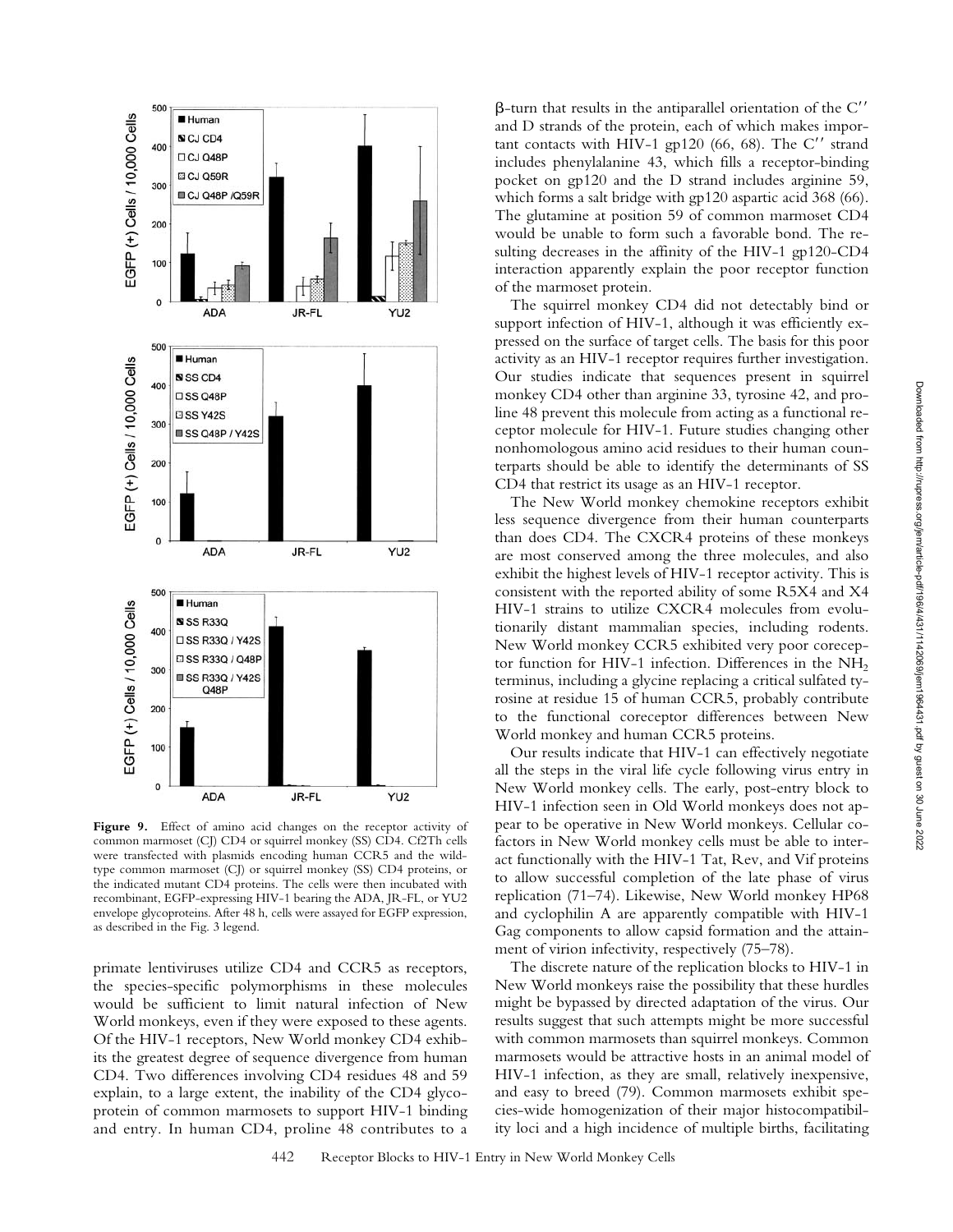transplants and adoptive transfer experiments between siblings (80). The peripheral blood lymphocytes of common marmosets can be readily transformed by Herpes saimiri or ateles and are easily propagated in recombinant human IL-2 (81). These features make common marmosets ideal for studying interactions of the virus with the immune system. Future studies will explore the possibilities of establishing such a model.

We acknowledge Michelle LaBonte for technical assistance and helpful discussions in receptor cloning and Mark Cayabyab for supplying the MCGP envelope. We thank Yvette McLaughlin and Sheri Farnum for manuscript preparation and members of the Letvin laboratory and the New England Regional Primate Research Center for supplying monkey PBMCs.

This work was supported by National Institutes of Health grants HL54785 and AI41851 and by a Center for AIDS Research grant (AI28691). Additional support was provided by the Bristol-Myers Squibb Foundation, the G. Harold and Leila Y. Mathers Foundation, and the late William F. McCarty-Cooper.

*Submitted: 25 March 2002 Revised: 13 June 2002 Accepted: 28 June 2002*

## **References**

- 1. Barre-Sinoussi, F., J.C. Chermann, F. Rey, M.T. Nugeyre, S. Chamert, J. Gruest, C. Dauguet, C. Axler-Blin, F. Vezinet-Brun, C. Rouzioux, et al. 1983. Isolation of a T-lymphotropic retrovirus from a patient at risk for acquired immune deficiency syndrome (AIDS). *Science.* 220:868–871.
- 2. Gallo, R.C., S.Z. Salahuddin, M. Popovic, G.M. Shearer, M. Kaplan, B.G. Haynes, T.J. Palker, R. Redfield, J. Oleske, B. Safai, et al. 1984. Frequent detection and isolation of cytopathic retroviruses (HTLV-III) from patients with AIDS and at risk for AIDS. *Science.* 224:500–503.
- 3. Letvin, N.L., M.D. Daniel, P.K. Sehgal, R.C. Desrosiers, R.D. Hunt, L.M. Waldron, J.J. MacKey, D.K. Schmidt, L.V. Chalifoux, and N.W. King. 1985. Induction of AIDS-like disease in macaque monkeys with T-cell tropic retrovirus STLV-III. *Science.* 230:71–73.
- 4. Letvin, N.L., and N.W. King. 1990. Immunologic and pathologic manifestations of the infection of rhesus monkeys with simian immunodeficiency virus of macaques. *J. Acquir. Immune Defic. Syndr.* 3:1023–1040.
- 5. Clavel, F., D. Guetard, F. Brun-Vezinet, S. Chamaret, M.A. Rey, M.O. Santos-Ferreira, A.F. Laurent, C. Dauguet, C. Katlama, C. Rouzioux, et al. 1986. Isolation of a new human retrovirus from West African patients with AIDS. *Science.* 233:343–346.
- 6. Desrosiers, R.C. 1990. The simian immunodeficiency viruses. *Annu. Rev. Immunol.* 8:557–578.
- 7. Fauci, A.S., A.M. Macher, D.L. Longo, H.C. Lane, A.H. Rook, H. Masur, and E.P. Gelman. 1984. NIH Conference. Acquired immunodeficiency syndrome: epidemiologic, clinical, immunologic, and therapeutic considerations. *Ann. Intern. Med.* 100:92–106.
- 8. Kanki, P., N. McLane, N. King, and M. Essex. 1985. Serological identification and characterization of a macaque T-lymphotropic retrovirus closely related to HTLV-III. *Science.* 228: 1199–1201.
- 9. Piot, P., M. Bartos, P.D. Ghys, N. Walker, and B. Schwartlander. 2001. The global impact of HIV/AIDS. *Nature.* 410: 968–973.
- 10. Alter, H.J., J.W. Eichberg, H. Masur, W.C. Saxinger, R.C. Gallo, A.M. Macher, H.C. Lane, and A.S. Fauci. 1984. Transmission of HTLV-III infection from human plasma to chimpanzees: an animal model for AIDS. *Science.* 226:549– 552.
- 11. Bogers, W.M.J.M., W. Kornstra, R. Dubbes, P.J.F. ten Haaft, B.E. Verstrepen, S. Jhagjhoorsingh, T. Haaksma, H. Niphius, J.D. Laman, S. Norley, et al. 1998. Characteristics of primary infection of a European human immunodeficiency virus type 1 clade B isolate in chimpanzee. *J. Gen. Virol.* 79:2895–2903.
- 12. Fultz, P.N., H.M. McClure, B. Swenson, C.R. McGrath, A. Brodie, J.P. Getchell, F.C. Jensen, D.C. Anderson, J.R. Broderson, and D.P. Francis. 1986. Persistent infection of chimpanzees with human T-lymphotropic virus type III/ lymphadenopathy associated virus: a potential model for acquired immunodeficiency syndrome. *J. Virol.* 58:116–124.
- 13. Nara, P., W. Hatch, J. Kessler, J. Kelliher, and S. Carter. 1989. The biology of human immunodeficiency virus-1 IIIB infection in the chimpanzee: in vivo and in vitro correlations. *J. Med. Primatol.* 18:343–355.
- 14. Novembre, F.J., M. Saucier, D.C. Anderson, S.A. Klumpp, S.P. O'Neil, C.R. Brown II, C.E. Hart, P.C. Geunthner, R.B. Swensen, and H.M. McClure. 1997. Development of AIDS in a chimpanzee infected with human immunodeficiency virus type 1. *J. Virol.* 71:4086–4091.
- 15. Watanabe, M., D.J. Ringler, P.N. Fultz, J.J. MacKey, J.E. Boyson, C.G. Levine, and N.L. Letvin. 1991. A chimpanzeepassaged human immunodeficiency virus isolate is cytopathic for chimpanzee cells but does not induce disease. *J. Virol.* 65: 3344–3348.
- 16. Moor-Jankowski, J., and C.J. Mahoney. 1989. Chimpanzees in captivity: humane handling and breeding with confines imposed by medical research and testing. Position paper by the Jane Goodall Institute Workshop on Psychological Well-Being of Captive Chimpanzees 1st to 3rd December, 1987. *J. Med. Primatol.* 18:1–26.
- 17. Fauci, A.S. 1988. The human immunodeficiency virus: infectivity and mechanisms of pathogenesis. *Science.* 239:617–622.
- 18. Rey-Cuille, M.A., and S.L. Hu. 2001. Conserved CXCR4 usage and enhanced replicative capacity of HIV-2/287, an isolate highly pathogenic in *Macaca nemestrina*. *AIDS.* 15: 2349–2357.
- 19. Kirchoff, F., K. Mori, and R.C. Desrosiers. 1994. The 'V3 domain is a determinant of simian immunodeficiency virus cell tropism. *J. Virol.* 68:3682–3692.
- 20. Dalgleish, A.G., P.C.L. Beverly, P.R. Clapham, D.H. Crawford, M.F. Breaves, and R.A. Weiss. 1984. The CD4 (T4) antigen is an essential component of the receptor for the AIDS retrovirus. *Nature.* 312:763–767.
- 21. Klatzmann, D., E. Chamagne, S. Chamaret, J. Gruest, D. Guetard, T. Hercend, J.-C. Gluckman, and L. Montagnier. 1984. T-lymphocyte T4 molecule behaves as the receptor for human retrovirus LAV. *Nature.* 312:767–768.
- 22. Maddon, P.J., A.G. Dalgleish, J.S. McDougal, P.R. Clapham, R.A. Weiss, and R. Axel. 1986. The T4 gene encodes the AIDS virus receptor and is expressed in the immune system and the brain. *Cell.* 47:333–348.
- 23. Alkhatib, G., C. Combadiere, C.C. Broder, Y. Feng, P.E. Kennedy, P.M. Murphy, and E.A. Berger. 1996. CC CKR5: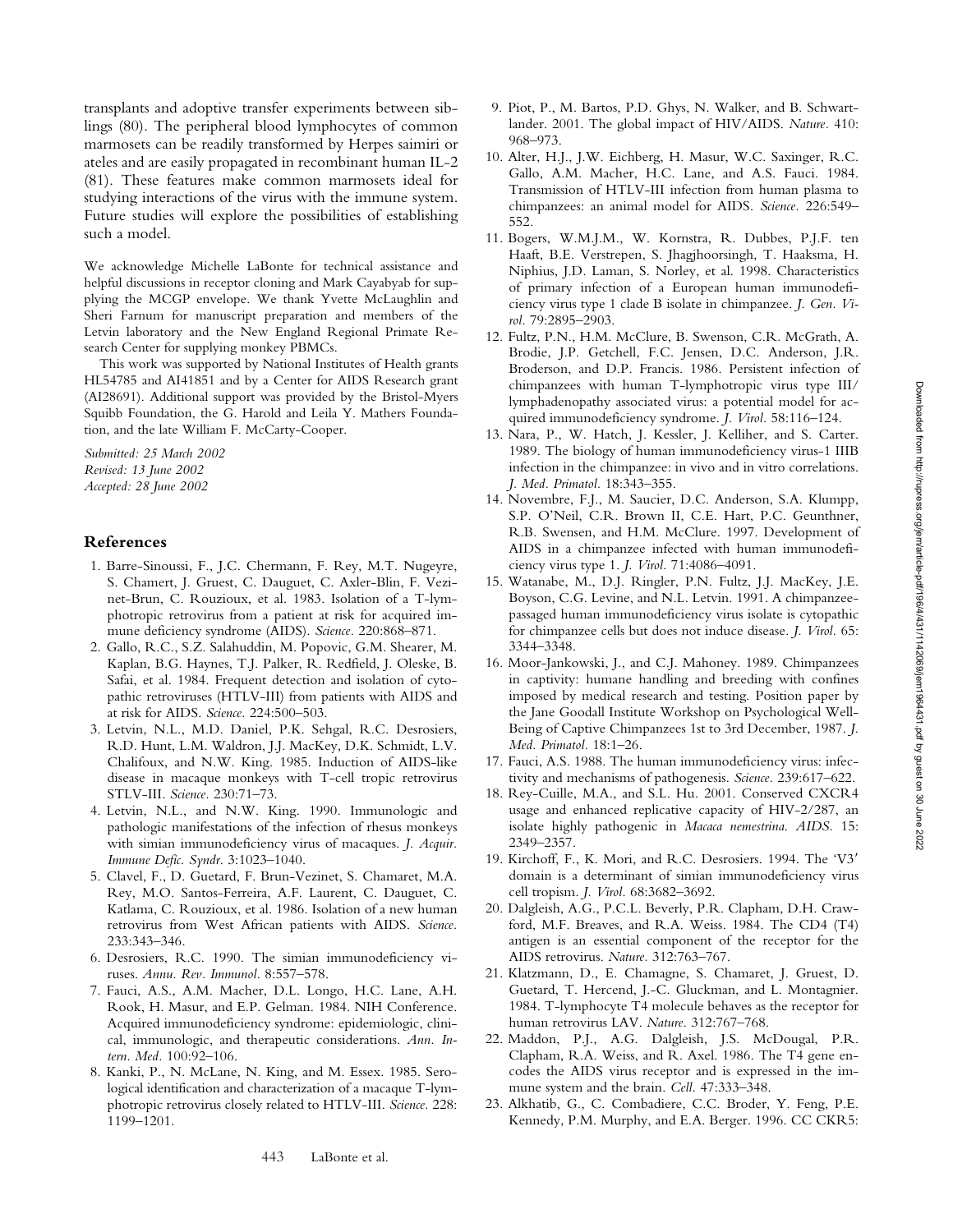A RANTES, MIP-1a, MIP-1b receptor as a fusion cofactor for macrophage-tropic HIV-1. *Science.* 272:1955–1958.

- 24. Atchison, R., J. Gosling, F.S. Monteclaro, C. Franci, L. Digilio, I.F. Charo, and M.A. Goldsmith. 1996. Multiple extracellular elements of CCR5 and HIV-1 entry: dissociation from response to chemokines. *Science.* 274:1924–1926.
- 25. Choe, H., M. Farzan, Y. Sun, N. Sullivan, B. Rollins, P.D. Ponath, L. Wu, C.R. Mackay, G. LaRosa, W. Newman, et al. 1996. The beta-chemokine receptors CCR3 and CCR5 facilitate infection by primary HIV-1 isolates. *Cell.* 85:1135– 1148.
- 26. Deng, H., R. Liu, W. Ellmeier, S. Choe, D. Unutmaz, M. Burkhart, P. DiMarzio, S. Marmon, R.E. Sutton, C.M. Hill, et al. 1996. Identification of a major co-receptor for primary isolates for HIV-1. *Nature.* 381:661–666.
- 27. Doranz, B.J., J. Rucker, Y. Yanijie, R.J. Smyth, M. Samson, S.C. Pieper, M. Parmentier, R.G. Collman, and R.W. Doms. 1996. A dual-tropic primary HIV-1 isolate that uses fusin and the beta-chemokine receptors CKR-5, CKR-3, and CKR-2b as fusion cofactors. *Cell.* 85:1149–1158.
- 28. Dragic, T., V. Litwin, G.P. Allaway, S.R. Martin, Y. Huang, K.A. Nagashima, C. Cayanan, P.J. Maddon, R.A. Koup, J.P. Moore, and W.A. Paxton. 1996. HIV-1 entry into CD4 cells is mediated by the chemokine receptor CC-CKR-5. *Nature.* 381:667–673.
- 29. Feng, Y., C.C. Broder, P.E. Kennedy, and E.A. Berger. 1996. HIV-1 entry co-factor: functional cDNA cloning of a seven-transmembrane, G protein-coupled receptor. *Science.* 272:872–877.
- 30. Joag, S.V., Z. Li, L. Foresman, E.B. Stephens, L. Zhao, I. Adany, D.M. Pinson, H.M. McClure, and P. Narayan. 1996. Chimeric simian/human immunodeficiency virus that causes progressive loss of  $CD4+T$  cells and AIDS in pig-tailed macaques. *J. Virol*. 70:3189–3197.
- 31. Karlsson, G.B., M. Halloran, D. Schenten, J. Lee, P. Racz, K. Tenner-Racz, J. Manola, R. Gelman, B. Etemad-Moghadam, E. Desjardins, et al. 1998. The envelope glycoprotein ectodomains determine the efficiency of  $CD4^+$  T lymphocyte depletion in simian-human immunodeficiency virus-infected macaques. *J. Exp. Med.* 188:1159–1171.
- 32. Hofmann, W., D. Schubert, J. LaBonte, L. Munson, S. Gibson, J. Scammell, P. Ferrigno, and J. Sodroski. 1999. Speciesspecific, post-entry barriers to primate immunodeficiency virus infection. *J. Virol.* 73:10020–10028.
- 33. Reimann, K.A., J.T. Li, R. Veazey, M. Halloran, L.-W. Park, G.B. Karlsson, J. Sodroski, and N.L. Letvin. 1996. A chimeric simian/human immunodeficiency virus expressing a primary patient human immunodeficiency virus type 1 isolate env causes an AIDS-like disease after in vivo passage in rhesus monkeys. *J. Virol*. 70:6922–6928.
- 34. Filice, G., P.M. Cereda, and O.E. Varnier. 1988. Infection of rabbits with human immunodeficiency virus. *Nature.* 335: 366–369.
- 35. Tseng, C.K., M.A. Hughes, P.-L. Hsu, S. Mohoney, M. Dubric, and S. Sell. 1991. Syphilis superinfection activates expression of human immunodeficiency virus 1 in latently infected rabbits. *Am. J. Pathol.* 138:1149–1164.
- 36. Morrow, W.J., M. Wharton, D. Lau, and J.A. Levy. 1987. Small animals are not susceptible to human immunodeficiency virus infection. *J. Gen. Virol.* 68:2253–2257.
- 37. Bieniasz, P.D., R. Fridell, I. Aramori, S.S. Ferguson, M.G. Caron, and B.R. Cullen. 1997. HIV-1-induced cell fusion is mediated by multiple regions within both the viral envelope

and the CCR5 co-receptor. *EMBO J.* 16:2599–2609.

- 38. Dunn, C.S., M. Mehtali, L.M. Houdebine, J.-P. Gut, A. Kirn, and A.-M. Aubertin. 1995. Human immunodeficiency virus type 1 infection of human CD4-transgenic rabbits. *J. Gen. Virol.* 76:1327–1336.
- 39. Hague, B.F., S. Sawasdikosol, T.J. Brown, K. Lee, D.P. Recker, and T.J. Kindt. 1992. CD4 and its role in infection of rabbit cell lines by human immunodeficiency virus type 1. *Proc. Natl. Acad. Sci. USA.* 89:7963–7967.
- 40. Landau, N.R., M. Warton, and D.R. Littman. 1988. The envelope glycoprotein of the human immunodeficiency virus binds to the immunoglobulin-like domain of CD4. *Nature.* 334:159–162.
- 41. Bieniasz, P.D., R.A. Fridell, K. Anthony, and B.R. Cullen. 1997. Murine CXCR-4 is a functional coreceptor for T-celltropic and dual-tropic strains of human immunodeficiency virus type 1. *J. Virol.* 71:7097–7100.
- 42. Tachibana, K., T. Nakagima, A. Sato, K. Igarashi, H. Shida, H. Iizasa, N. Yoshida, O. Yoshie, T. Kishimoto, and T. Nagasawa. 1997. CXCR4/fusin is not a species-specific barrier in murine cells for HIV-1 entry. *J. Exp. Med.* 185:1865– 1870.
- 43. Berger, E., P.M. Murphy, and J.M. Farber. 1999. Chemokine receptors as HIV-1 co-receptors: roles in viral entry, tropism, and disease. *Annu. Rev. Immunol.* 17:657–700.
- 44. Browning, J., J.W. Horner, M. Pettoello-Mantovani, C. Raker, S. Yurasov, R.A. DePinho, and H. Goldstein. 1997. Mice transgenic for human CD4 and CCR5 are susceptible to HIV infection. *Proc. Natl. Acad. Sci. USA.* 94:14637– 14641.
- 45. Alonso, A., D. Derse, and B.M. Peterlin. 1992. Human chromosome 12 is required for optimal interactions between Tat and TAR of human immunodeficiency virus type 1 in rodent cells. *J. Virol.* 66:4617–4621.
- 46. Bieniasz, P.D., T.A. Grdina, H.P. Bogerd, and B.R. Cullen. 1998. Recruitment of a protein complex containing Tat and cyclin T1 to Tar governs the specificity of HIV-1 Tat. *EMBO J.* 17:7056–7065.
- 47. Garber, M.E., P. Wei, V.N. KewalRamani, T.P. Mayall, C.H. Herrmann, A.P. Rice, D.R. Littman, and K.A. Jones. 1998. The interaction between HIV-1 Tat and human cyclin T1 requires zinc and a critical cysteine residue that is not conserved in the murine CycT1 protein. *Genes Dev*. 12: 3512–3527.
- 48. Kwak, Y.T., D. Ivanov, J. Guo, E. Nee, and R.B. Gaynor. 1999. Role of the human and murine cyclin T proteins in regulating HIV-1 tat-activation. *J. Mol. Biol.* 288:57–69.
- 49. Mariani, R., G. Rutter, M.E. Harris, T.J. Hope, H.-G. Krausslich, and N.R. Landau. 2000. A block to human immunodeficiency virus type 1 assembly in murine cells. *J. Virol.* 74:3859–3870.
- 50. Speck, R.F., M.L. Penn, J. Wimmer, U. Esser, B.F. Hague, T.J. Kindt, R.E. Atchison, and M.A. Goldsmith. 1998. Rabbit cells expressing human CD4 and human CCR5 are highly permissive for human immunodeficiency virus type 1 infection. *J. Virol.* 72:5728–5734.
- 51. McClure, M.O., Q.J. Sattentau, P.C.L. Beverley, J.P. Hearns, A.K. Fitzgerald, A.J. Zuckerman, and R.A. Weiss. 1987. HIV infection of primate lymphocytes and conservation of the CD4 receptor. *Nature.* 330:487–489.
- 52. McClure, M.O., T.F. Schultz, R.S. Tedder, J. Gow, J.A. McKeating, R.A. Weiss, and A. Baskerville. 1989. Inoculation of New World primates with the human immunodefi-